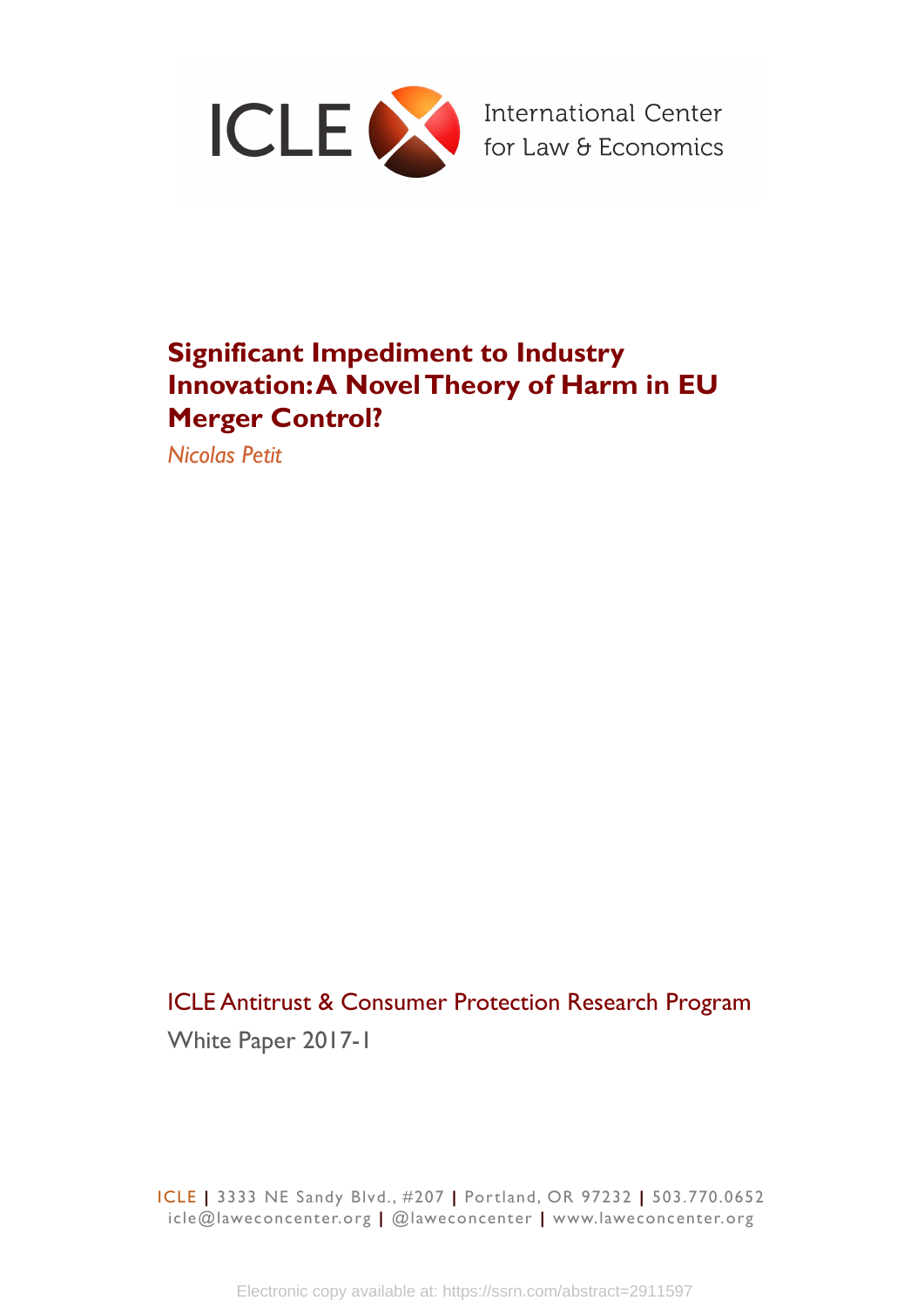# Significant Impediment to Industry Innovation: A Novel Theory of Harm in EU Merger Control?

Nicolas Petit

## Introduction

-

A novel theory of harm is crystalising in European Union ("EU") merger control. Under this theory, the EU Commission ("Commission") can intervene in mergers that it considers generally reduce innovation incentives in an industry as a whole. This theory of harm can be referred to as the Significant Impediment to Industry Innovation ("SIII") theory.

This policy paper first attempts to describe the content and extent of the SIII theory (I). Second, it shows that the SIII theory marks a departure from established EU merger control practice (II). Third, it discusses the economic foundations of the SIII theory (III). Finally, it puts forward best practices for the assessment of mergers in R&D intensive industries (IV). With this, the present paper hopes to assist in the development of sound merger control policy in innovative markets, and undermine crude conjectures on the relationship between market structure, patent statistics and industry innovation theory.

## I. The Theory: Unpacking SIII

Recent statements by the Commission point towards the emergence of a novel theory of harm in merger control. In short, the theory provides that a merger can

 Professor, University of Liege (ULg), Liege Competition and Innovation Institute ("LCII"); Senior Scholar, International Center for Law and Economics ("ICLE"). ICLE, which provided generous support for this work, is a nonprofit, nonpartisan research center based in Portland, OR, USA. ICLE, in turn, receives financial support from numerous companies, organizations and individuals in the form of unrestricted, general-support donations. The ideas expressed here are the authors' own and do not necessarily reflect the views of ICLE's advisors, affiliates or donors. Please contact the author with questions or comments at nicolas.petit@ulg.ac.be.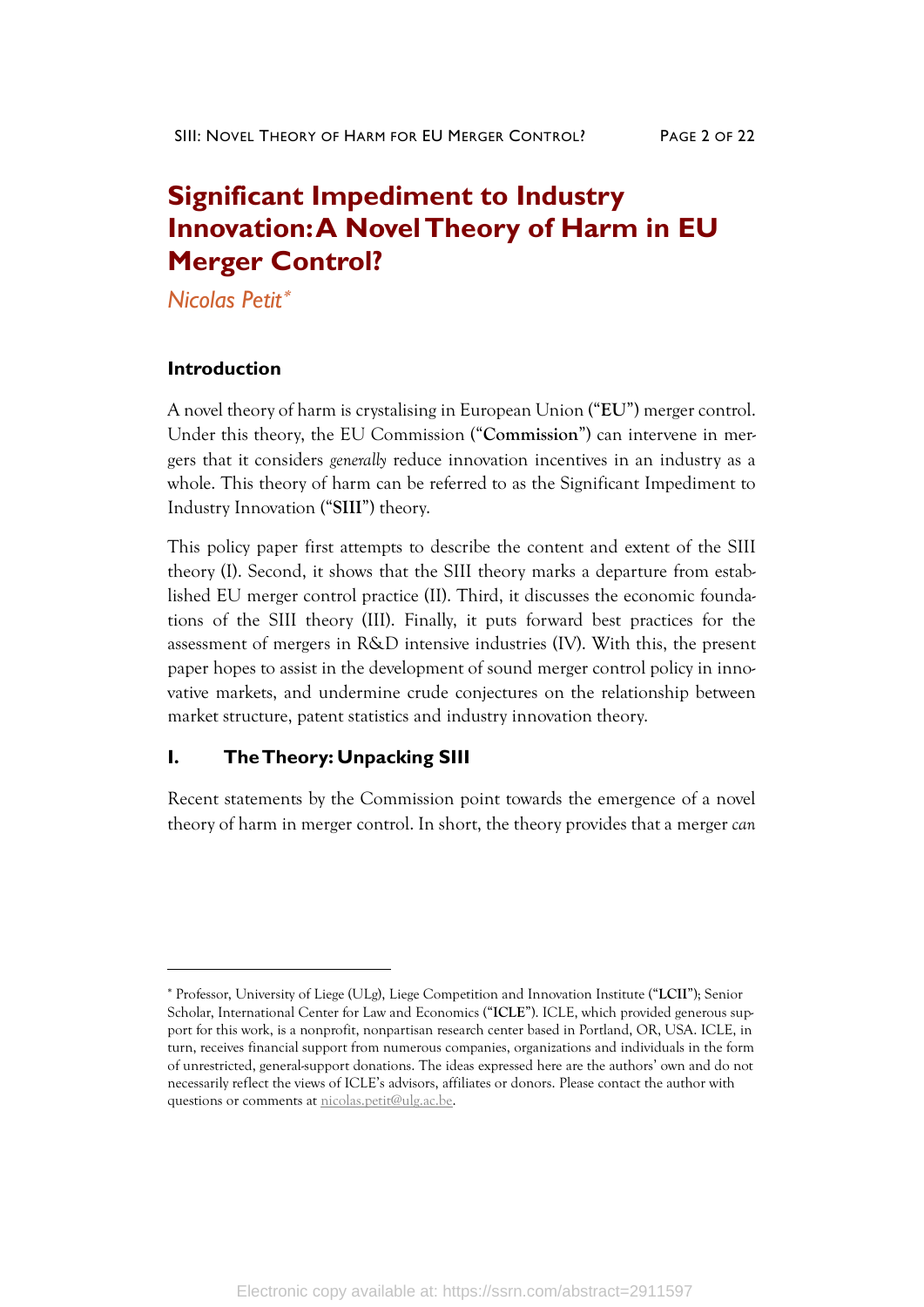and should be prohibited where it can be demonstrated that it will "lead to a reduction of innovation" in a given industry "as a whole."<sup>1</sup>

The roots of the SIII theory can be found in the Commission's Horizontal Merger Guidelines which state that "effective competition may be significantly impeded by a merger between two important innovators."<sup>2</sup> To date, this sentence had been interpreted as allowing the Commission to intervene in mergers that would give rise to a reduction in R&D expenditure in relation to specific foreseeable product applications (either because the merging parties develop so-called "pipeline" products or because the merger leads to the elimination of a potential competitor visà-vis an existing product market).<sup>3</sup> However, the application of the SIII theory of harm would extend the reach of the EU Merger Regulation<sup>4</sup> to any transaction that will lead to a "general reduction in  $R\mathscr{B}D$  in an industry."<sup>5</sup>

This new theory seems to draw inspiration from a 2016 research paper by economists Justus Haucap and Joel Stiebale,<sup>6</sup> and a subsequent policy paper published

<sup>&</sup>lt;sup>1</sup> See Directorate-General for Competition ("DG COMP"), Press release: Commission opens in-depth investigation into proposed merger between Dow and DuPont, 11 August 2016, available at http://europa.eu/rapid/press-release\_IP-16-2784\_en.htm.

<sup>&</sup>lt;sup>2</sup> European Commission, Assessment of Horizontal Mergers Under Council Regulation (EC) No. 139/2004 of 5 May 2004, Guidelines on the assessment of horizontal mergers under the Council Regulation on the Control of Concentrations Between Undertakings ("Horizontal Merger Guidelines"), paras. 20(b) and 38, 2004 O.J. (C 31) 7, 9, available at http://eur-lex.europa.eu/legal-content/EN/TXT/PDF/?uri=CELEX:52004XC0205(02)&from=EN.

<sup>&</sup>lt;sup>3</sup> European Commission, DG Competition, Competition policy brief: EU Merger Control and Innovation, April 2016, available at http://ec.europa.eu/competition/publications/cpb/2016/2016\_001\_en.pdf. See also Raphaël De Coninck, Innovation in EU merger control: in need of a consistent framework, Symposium: Competition and Innovation, Competition Law Policy and Debate, Volume 2, Issue 3, September 2016, available at https://www.crai.com/sites/default/files/publications/Innovation-in-EUmerger-control-in-a-need-of-a-consistent-framework.pdf.

<sup>4</sup> Council Regulation (EC) No 139/2004 of 20 January 2004 on the control of concentrations between undertakings ("EU Merger Regulation"), 2004 O.J. (L 24) 1, available at http://eur-lex.europa.eu/legal-content/EN/TXT/PDF/?uri=CELEX:32004R0139&from=EN.

<sup>5</sup> Dow DuPont Challenge EU's View of "Innovation," MLEX, 7 September 2016; Comment: Dow, DuPont deal reaches tipping point in Brussels, MLEX, 13 January 2017; Patents Said to Be Scrutinized as EU Weighs Deal, BLOOMBERG, 26 January 2017.

 $^6$  Haucap, Justus, and Joel Stiebale, How Mergers Affect Innovation: Theory and Evidence from the Pharmaceutical Industry, Discussion Paper No. 218, Düsseldorf Institute of Competition Economics ("DICE"), April 2016, available at http://www.dice.hhu.de/filead-

min/redaktion/Fakultaeten/Wirtschaftswissenschaftliche\_Fakultaet/DICE/Discussion\_Paper/218\_Haucap\_Stiebale.pdf.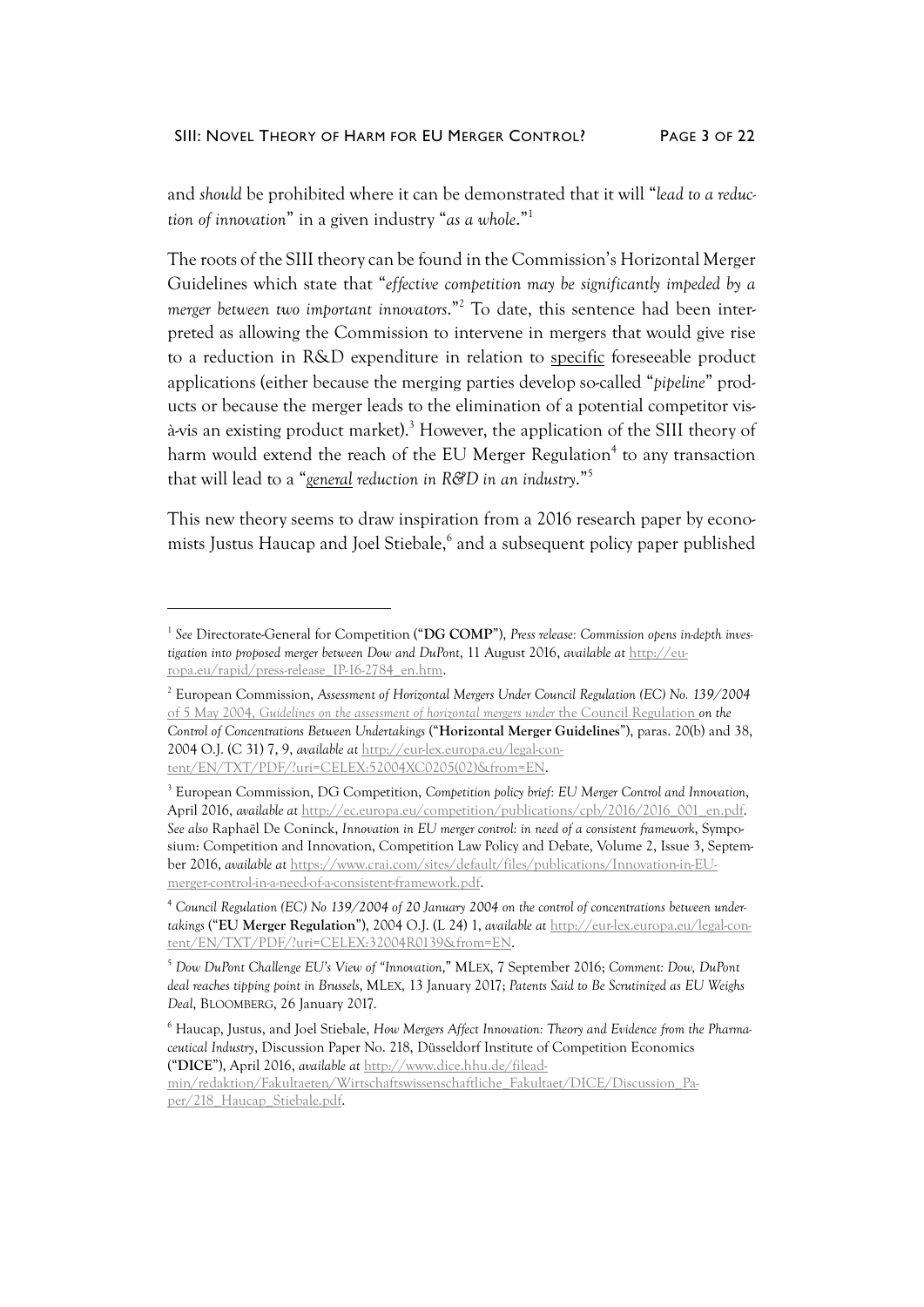in the Harvard Business Review (hereafter, the "papers").<sup>7</sup> The main thrust of the papers can be distilled into three points. First, mergers in R&D intensive industries not only reduce the innovation incentives of the merging parties, but also decrease their competitors' innovation incentives. Second, competition agencies should focus on the "innovation activities" of industry participants, instead of looking at specific present and/or future product and/or technology markets.<sup>8</sup> The notion of innovation activities seems to refer to asset-specific investments in upstream innovation inputs. Third, general "innovation activities" are measured by R&D expenditure and R&D intensity. Both indicators act as good proxies to gauge the innovation incentives of the merged entity and/or its competitors. The papers conclude by advocating for a less lenient treatment of horizontal concentration in R&D intensive industries, and call on competition agencies to intervene where mergers are predicted to lead to a reduction of innovative activities in an industry "as a whole."

According to external observers, the SIII theory is being applied by the Commission in relation to horizontal mergers, and, in particular, as part of its ongoing investigation of the Dow/DuPont merger, which (as of the end of January 2017) hangs in the balance. More specifically, it is reported that the Commission is pursuing an innovation theory of harm that is not anchored in specific product markets and/or a pipeline of innovative products, but a general reduction of innovation competition intensity in crop protection.<sup>9</sup> In essence, the Commission is said to be considering a simple question: post-transaction, will there be a reduction of R&D expenditure in the industry? If this emerging policy is confirmed, the SIII theory may well be applied to other merger transactions in R&D-driven industries, with the pharmaceutical sector being most obviously in the crosshairs.

## II. Merger Practice

-

To date, the Commission has never intervened in or prohibited a merger purely on the basis of a general "reduction of innovation" activities in an industry "as a

<sup>&</sup>lt;sup>7</sup> Haucap, Justus, and Joel Stiebale, Research: Innovation Suffers When Drug Companies Merge, HARVARD BUSINESS REVIEW, 3 August 2016, available at https://hbr.org/2016/08/research-innovation-sufferswhen-drug-companies-merge.

<sup>8</sup> DG COMP Director-General Johannes Laitenberger has stressed that the Commission is able to take into account "the innovation potential of the merging firms regardless of their current market position." See Johannes Laitenberger, Competition and Innovation, CRA Annual Conference, Brussels, 9 December 2015, available at http://ec.europa.eu/competition/speeches/text/sp2015\_04\_en.pdf.

 $9$  Dow DuPont Challenge EU's View of Innovation, op cit.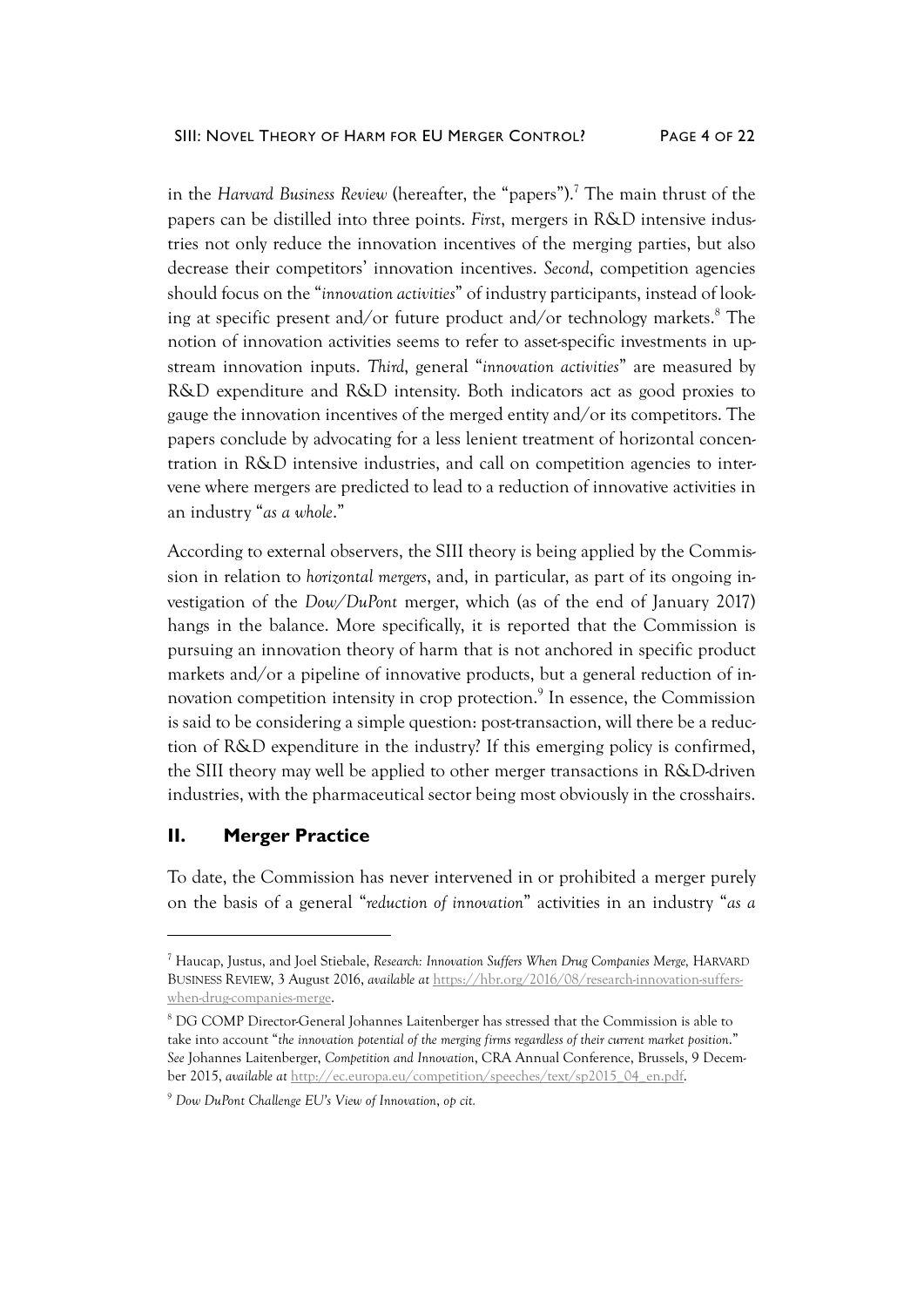whole." On the contrary, the practice has been to intervene in mergers that may lead to a reduction of innovation competition through the combination of firms with strong capabilities to innovate in a specific direction. This paper discusses a few representative cases (1), and then provides some context  $(2)$ .<sup>10</sup>

#### A. Cases

In Pasteur-Mérieux/Merck, two pharmaceutical firms wanted to establish a joint venture ("JV"), to combine their human vaccines and related activities.<sup>11</sup> The Commission noted that the JV would only take over the post-Phase II clinical trials, and that the parties would remain autonomous in their basic R&D decisions. However, the bylaws of the JV provided that the R&D strategy of the JV and the parents for the benefit of the JV would be overseen by a development committee. As part of this oversight function, the R&D activities of the parents, including communications concerning discoveries, would be discussed within the committee. Consequently, it could not be excluded that these discussions would lead to the coordination of the basic R&D decisions of the merging parties. Therefore, the Commission found that the JV was likely to have an appreciable effect on  $R&D$  for future pipeline products.<sup>12</sup> But it nonetheless issued an exemption decision due to efficiency gains. According to Glader, Pasteur-Mérieux/Merckx represents the "most extreme line of R&D competition analysis," and it is "certainly not the typical situation."<sup>13</sup> Yet, the analysis carried out in Pasteur Mérieux/Merck is not tantamount to an SIII analysis. It focuses on the merging parties' innovation in-

 $10$  The cases discussed in this paper are limited to those in which a formal decision has already been published. We understand however that innovation effects have been assessed in some more recent transactions where the decisions are not yet publicly available, or where the case was withdrawn and a decision was never issued (e.g., General Electric/Alstom, Novartis/Glaxo Smith Kline's Oncology Business, Halliburton/Baker Hughes). For more on some of these cases, see De Coninck, Innovation in EU merger control: in need of a consistent framework, op cit.; DG Competition, Competition policy brief: EU Merger Control and Innovation, op cit.

<sup>&</sup>lt;sup>11</sup> Commission Decision, Case IV/34.776 of 6 October 1994, Pasteur Merieux-Merck, 1994 O.J. (L 309), available at http://eur-lex.europa.eu/legal-con-

tent/EN/TXT/PDF/?uri=CELEX:31994D0770&from=EN. The decision is formally based on Article 101, because it was issued in 1994, prior to the entry into force of the revised EU Merger Regulation in 1997.

 $12$  Ibid., para. 64.

<sup>13</sup> MARCUS GLADER, INNOVATION MARKETS AND COMPETITION ANALYSIS: EU COMPETITION LAW AND US ANTITRUST LAW (2006), page 164.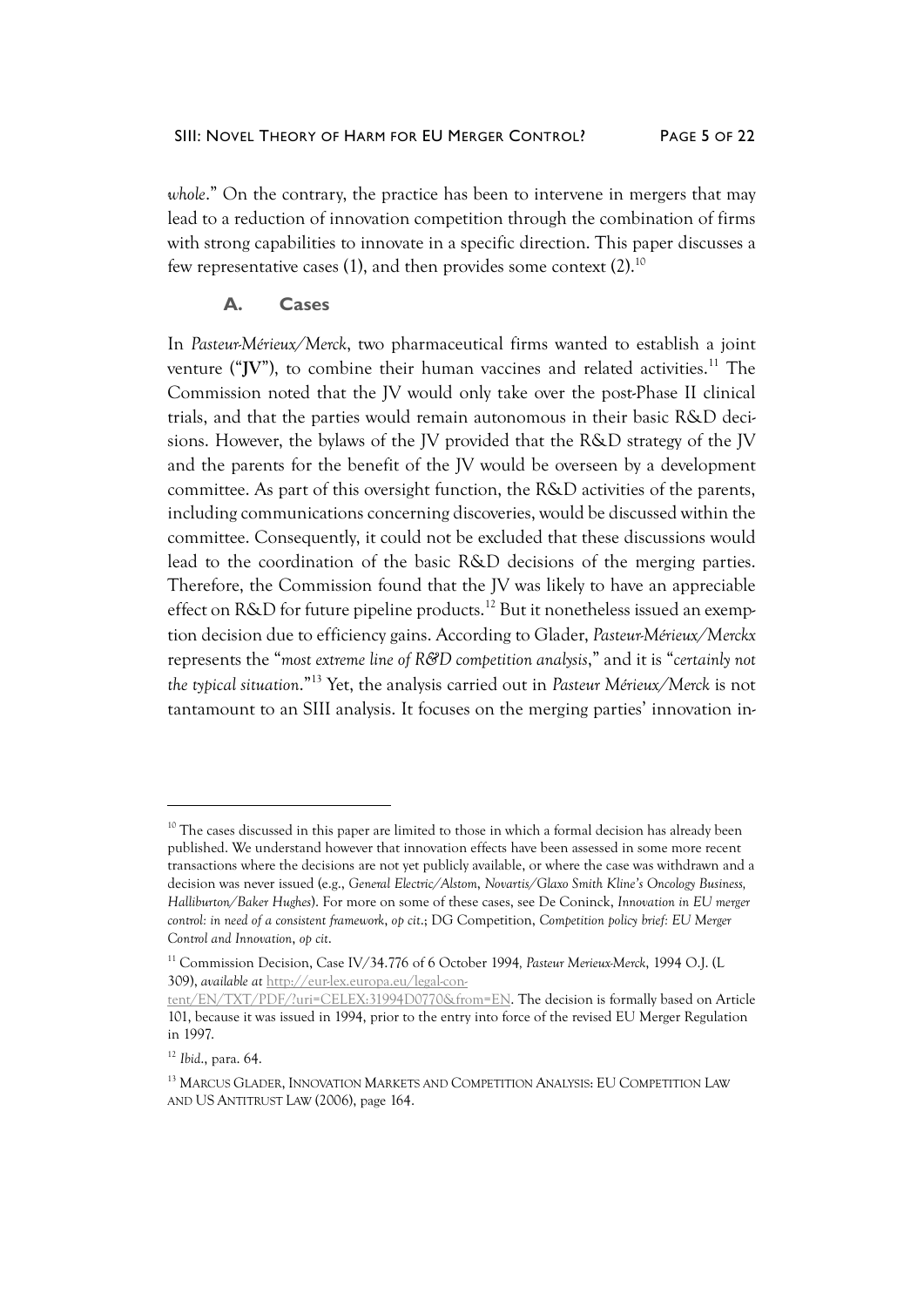centives. And the analysis is expressly framed by reference to specific future pipeline products, namely monovalent vaccines, not the (human) vaccines industry as a whole.

In Glaxo/Wellcome, the Commission scrutinized the effect of the merger of two pharmaceutical companies "in the area of R&D."14 The Commission's analysis focused on HIV/AIDS therapeutics, where it found "overlaps" in the parties' R&D activities.<sup>15</sup> Ultimately, it concluded that the transaction would not give rise to competitive concerns, and issued a Phase I clearance decision. In particular, the Commission considered that in the absence of a definitive treatment for HIV/AIDS, the merger was not likely to significantly inhibit the research for effective compounds being undertaken by other pharmaceutical companies worldwide.<sup>16</sup> To some extent, Glaxo/Wellcome has elements of an SIII analysis, insofar as the decision considers the effect of the merger on third parties' incentives to innovate. At the same time, however, the decision is not entirely consistent with SIII. The approach that was followed to assess a potential reduction of innovation incentives shows that it is necessary to delineate a specific upstream  $R&D$  sector.<sup>17</sup> Moreover, the decision suggests that in cases where potential commercial/therapeutic applications cannot (yet) be identified, mergers have no adverse effect on innovation R&D incentives.

In Bayer/Aventis Crop Science, the Commission noted from the outset that there are reasons to be concerned about "the grouping of companies with strength in R&D and innovation."<sup>18</sup> In turn, the Commission sought to assess the effect of the transaction on the parties' "R&D capabilities and incentives," in relation to specific "current product markets and future product markets."<sup>19</sup> Put differently, the Commission's assessment of R&D incentives was undertaken at the more granular level of defined antitrust markets.

<sup>&</sup>lt;sup>14</sup> Merger Procedure Article 6(1)b Non-Opposition Decision of 28 February 1995, Case IV/M.555, Glaxo/Wellcome, para. 18, 1995 O.J. (C 065) 6, available at http://ec.europa.eu/competi-

tion/mergers/cases/decisions/m555\_en.pdf.

<sup>15</sup> Ibid., para. 33.

 $16$  Ibid.

<sup>17</sup> GLADER, INNOVATION MARKETS AND COMPETITION ANALYSIS EU COMPETITION LAW AND US AN-TITRUST LAW, op cit.

<sup>&</sup>lt;sup>18</sup> Commission Decision, Case COMP/M.2547 of 12 July 2000, Bayer/Aventis Crop Science, para. 18, available at http://ec.europa.eu/competition/mergers/cases/decisions/m2547\_en.pdf.

 $19$  Ibid.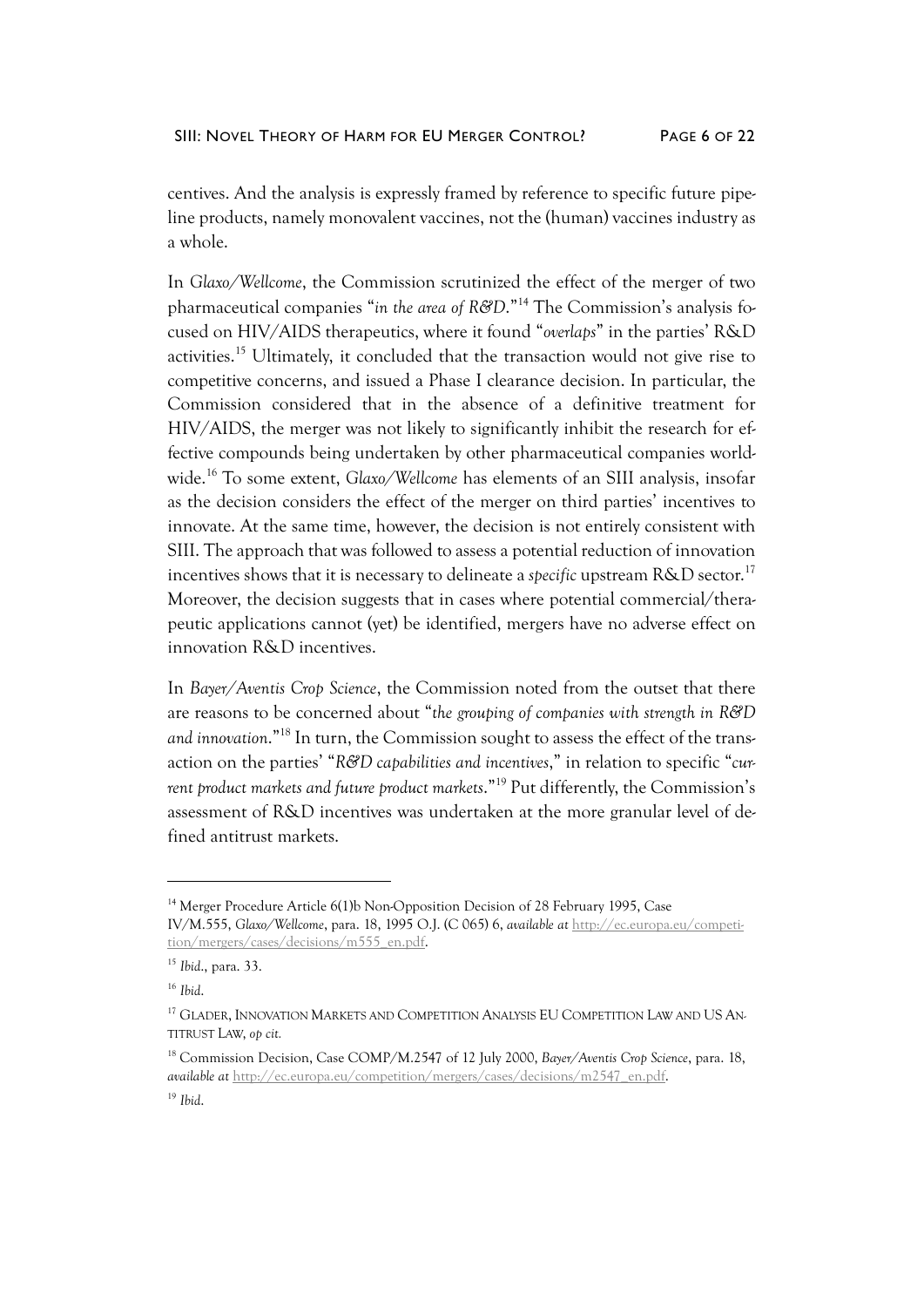In Glaxo Wellcome/SmithKline Beecham, the Commission took the view that it was necessary to assess the impact of the transaction on "R&D markets."<sup>20</sup> As part of its assessment, the Commission considered whether the combination of two pharmaceutical companies would lead to a reduction of the "overall R&D potential" in the development of treatments for "Chronic Obstructive Pulmonary Disease" ("COPD").<sup>21</sup> The Commission noted there was a considerable "unmet clinical need in this segment" because none of the current or pipeline products acted as an "effective single treatment for COPD."<sup>22</sup> As in Glaxo/Wellcome, the Commission hinted that the lack of foreseeable therapeutic application was a factor that was likely to incentivize  $R&D$ , rather than to diminish it.<sup>23</sup>

Syngenta/Monsanto's Sunflower Seed Business is another case where innovation incentives were scrutinized.<sup>24</sup> Here, the results of the market investigation indicated that the transaction would have led to the removal of a "strong innovative market player."<sup>25</sup> The Commission considered whether the post-transaction merged entity would have had the ability and incentive to foreclose other breeders from access to its extensive germplasm portfolio, a key biotechnological input. The adoption of such a foreclosure strategy by the merged entity would have undermined the ability of smaller competitors to innovate in the market for the commercialisation of sunflower hybrids in Spain and Hungary. Ultimately, farmers would have suffered from reduced choice compared to the situation that would have prevailed absent the concentration. 26

In addition to this input foreclosure theory of harm, the text of the decision suggests that increased concentration could lead to a lower rate of innovation. In particular, in its assessment of the effects of the transaction on the Hungarian

<sup>&</sup>lt;sup>20</sup> Merger Procedure Article 6(1)b Non-Opposition Decision, Case COMP/M.1846 of 8 May 2000, Glaxo Wellcome/SmithKline Beecham, para. 174, available at http://ec.europa.eu/competition/mergers/cases/decisions/m1846\_en.pdf.

<sup>21</sup> Ibid., paras. 179-188.

<sup>22</sup> Ibid., para. 187.

<sup>&</sup>lt;sup>23</sup> Ibid., para. 188. This was confirmed by the large number of "pipeline products and resourceful competitors on the market."

<sup>&</sup>lt;sup>24</sup> Commission Decision Case COMP/M.5675 of 17 November 2010, Syngenta/Monsanto's Sunflower Seed Business, available at http://ec.europa.eu/competition/mergers/cases/decisions/m5675\_20101117\_20600\_1556193\_EN.pdf.

<sup>25</sup> Ibid., para. 248.

<sup>26</sup> Ibid., paras. 200 and 207.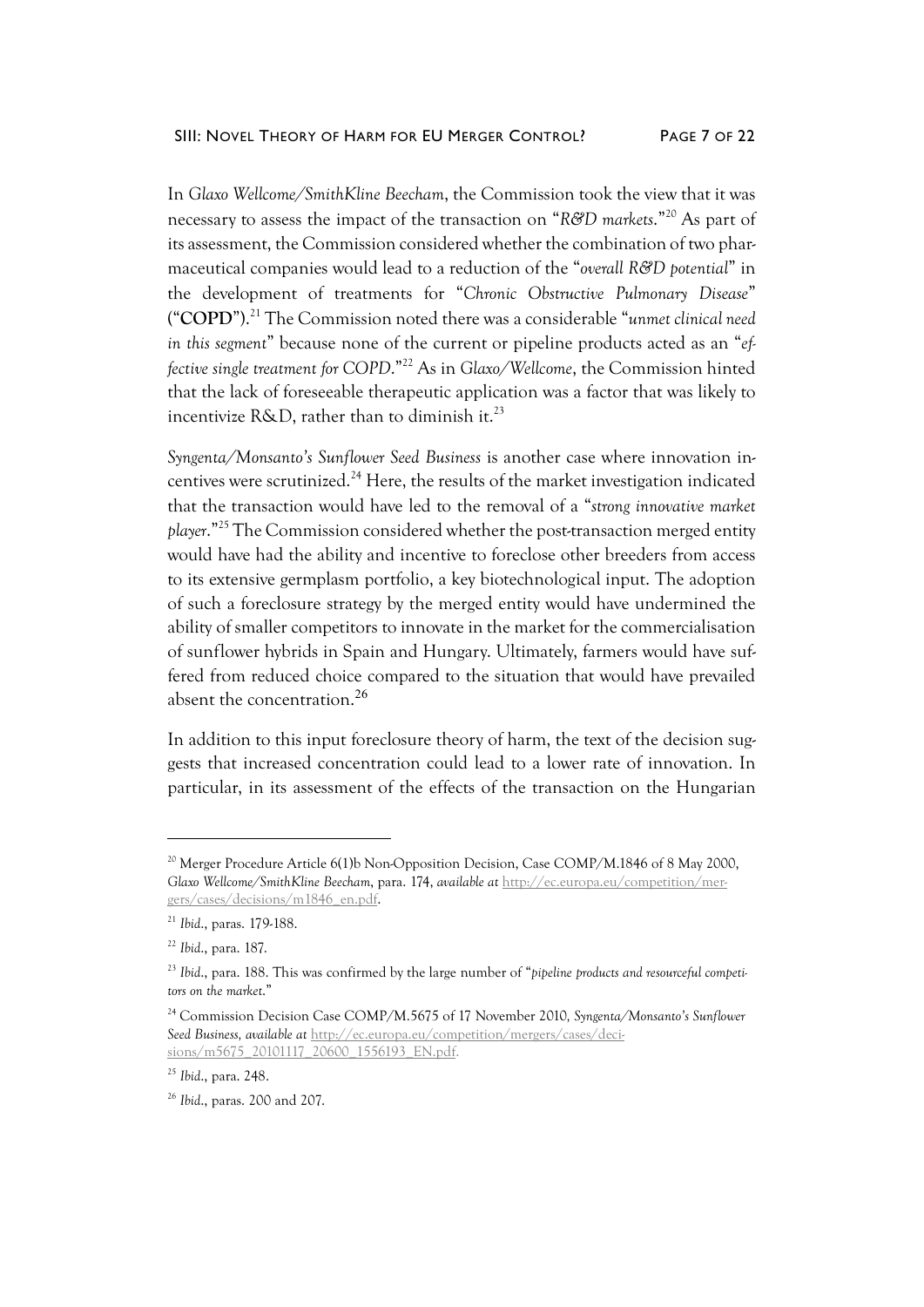market for the commercialisation of sunflower hybrids, the Commission concluded that the transaction was "likely to have a negative impact on innovation by eliminating the competitive constraint that the breeding programme and the germplasm of Monsanto exerted on Syngenta and on other competitors to regularly bring new improved varieties into the market."<sup>27</sup> It is, however, not entirely clear to what extent this finding influenced the Commission's view that the transaction would have impeded effective competition in Hungary.

#### B. Context

The consistent practice of the Commission is not to disregard the effect of market concentration on innovation incentives. It is taken into account. However, the Commission's assessment of innovation effects has never been undertaken at the general industry or sector level. Rather, innovation incentives are systematically assessed with "specific ties to a well-defined current or future market." $^{28}$ 

Interestingly, the Commission's decisional practice can be contrasted with the limited experience of U.S. antitrust agencies, where the analysis has occasionally focused on situations where a merger would be deemed injurious to competition on separate upstream "innovation markets" that are not directly linked to a downstream current or future product market.<sup>29</sup> The development of an "innovation markets" framework in U.S. merger control enables regulators to look at the effect of a merger on the "R&D process itself," and on firms' ability and incentives to commit resources to R&D activities. In contrast to the SIII theory, the delineation of separate upstream R&D markets where firms compete through investments for future technological applications is a key component of the "innovation markets" framework.<sup>30</sup>

This analysis is interesting in that the identification of separate upstream innovation markets implicitly recognises that the players active in those markets are not necessarily the same as those that compete with the merging parties in downstream product markets. Upstream innovation markets are often characterised by

<sup>27</sup> Ibid., para. 321.

<sup>&</sup>lt;sup>28</sup> See De Coninck, Innovation in EU merger control: in need of a consistent framework, op cit., page 48.

<sup>&</sup>lt;sup>29</sup> Richard J. Gilbert and Steven C. Sunshine, Incorporating dynamic efficiency concerns in merger analysis: The use of innovation markets, ANTITRUST LAW JOURNAL, Volume 63, Number 2 (1995), pages 569-601.  $30$  Ibid.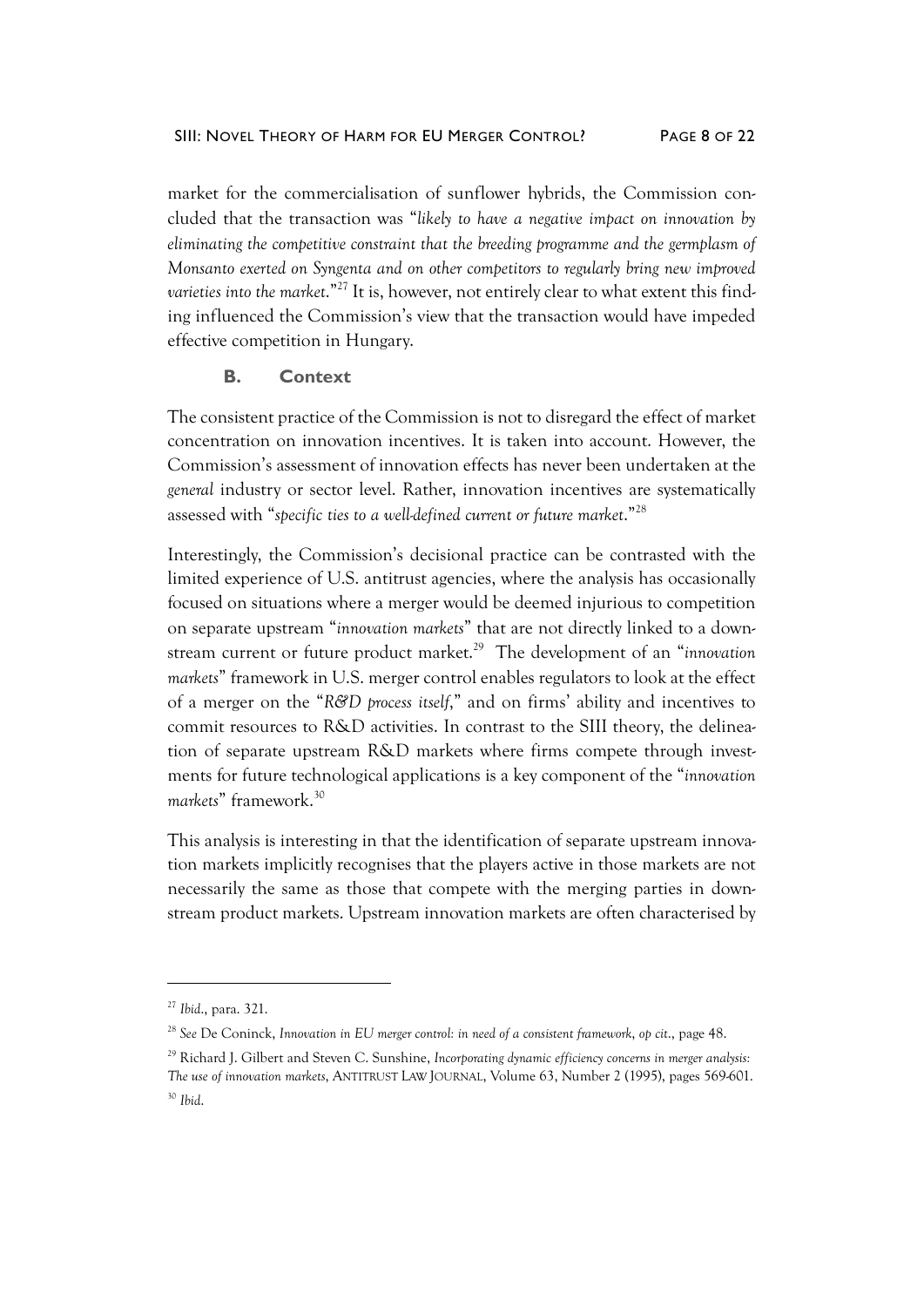a wider pool of participants, including, inter alia, public and private research institutions and tech start-ups. Participants in upstream discovery markets are not necessarily active in the commercialisation of their innovations.<sup>31</sup>

The Commission's decisions in Glaxo Wellcome/SmithKline Beecham and Syngenta/Monsanto's Sunflower Seed Business may give the impression that a certain degree of "innovation markets" analysis has been undertaken in EU merger control cases; and that the EU Merger Regulation provides a framework that accommodates an SIII-type analysis. Yet, a careful examination of the Commission's decisional practice compels a different conclusion. Indeed, a review of EU merger control decisions suggests that the Commission's theories of harm have never been predicated on the adverse effect of a transaction on R&D markets. In Glaxo Wellcome/SmithKline Beecham, the Commission dismissed concerns of adverse effects on R&D markets.<sup>32</sup> And the statement in Syngenta/Monsanto's Sunflower Seed Business reads as a laconic endorsement of one of several negative views that were gathered from third parties during the market investigation. In addition, there is no suggestion in either of the decisions that the Commission assessed whether the transaction would lead to a reduction in the R&D spend/innovation incentives of the merged entity, its rivals and/or of the whole industry, as required under the U.S. "innovation markets" framework. In a 2016 article, two Commission officials reached a similar conclusion stating that "innovation markets" analysis was not a part of EU merger control policy.<sup>33</sup>

Moreover, this interpretation of the application of the EU Merger Regulation is consistent with the approach followed by the Commission in other areas of EU competition law. In particular, the application of the prohibition against anticom-

<sup>&</sup>lt;sup>31</sup> In some cases, it is unfeasible to do so because of the time and cost associated with bringing a product to market (e.g. regulatory approvals for pharmaceutical products). Therefore, it is not uncommon for upstream innovators to rely on larger businesses with a downstream market presence and the necessary scale to monetise (and fund) their R&D activities. The importance of this symbiotic relationship should not be downplayed, and needs to be taken into account in the assessment of a merger's impact on the "R&D process itself."

<sup>32</sup> Glaxo Wellcome/SmithKline Beecham, op cit.

<sup>&</sup>lt;sup>33</sup> According to Sebastian Müller and Arthur Stril of the Commission's Directorate-General for Competition ("DG COMP"), "Whilst other competition authorities such as the U.S. antitrust agencies have defined and assessed innovation markets in the past, the Commission has not." See Sebastian Müller and Arthur Stril, European Merger Control and Innovation Competition: Moving the Goalpost, Symposium: Competition and Innovation, COMPETITION LAW POLICY AND DEBATE, Volume 2, Issue 3, September 2016, page 53.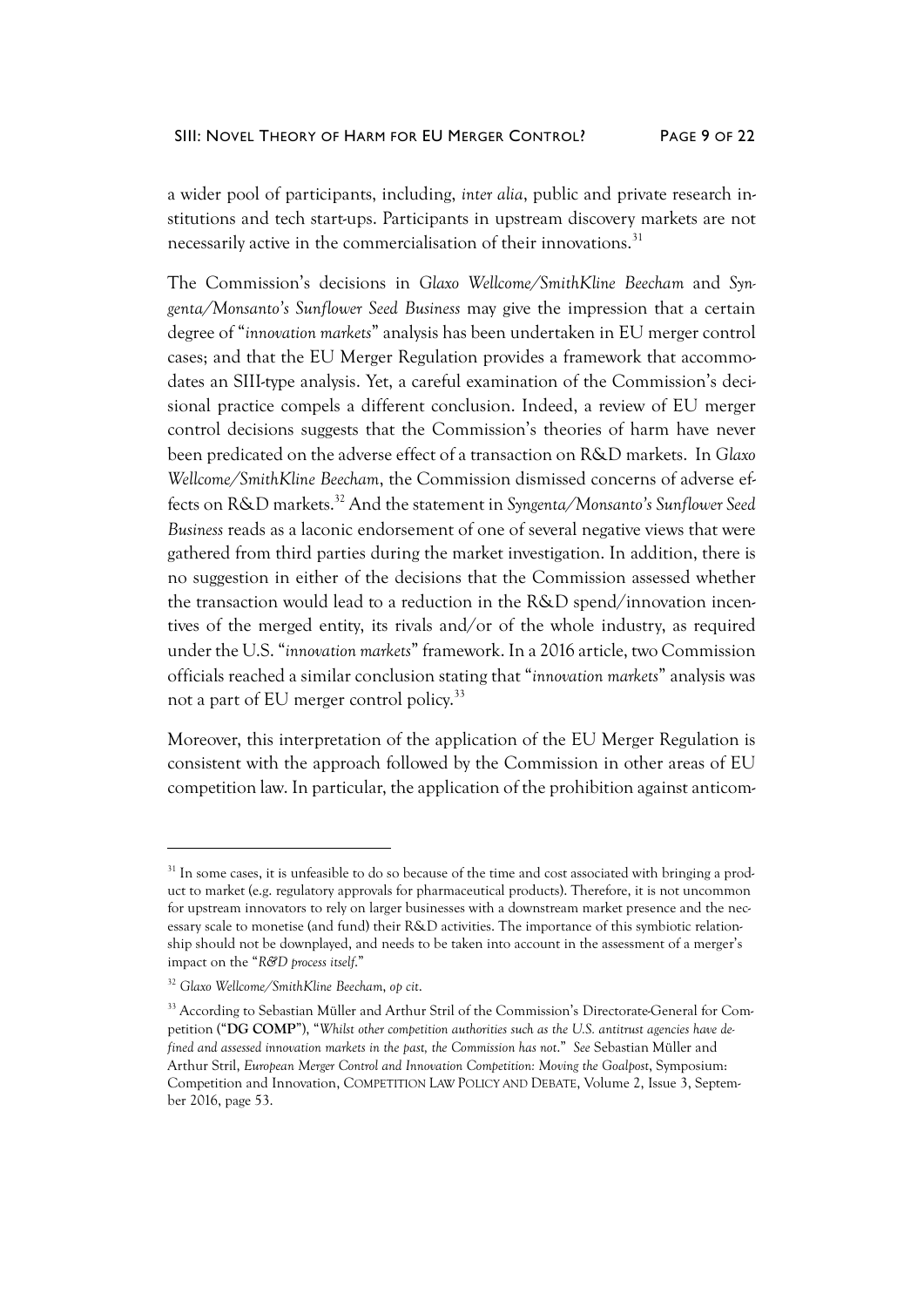petitive agreements to R&D co-operation between competitors where "in the absence of exceptional circumstances, the Commission would not try to assess the impact of a given R&D co-operation on innovation, but would limit its assessment to existing product and/or technology markets which are related to the R&D co-operation in question."<sup>34</sup>

Against this background, it follows that the introduction of the SIII theory to EU merger control would be a quantum leap. Is this warranted?

## III. Economics

-

## A. Theory

Advances in economics and our understanding of markets may justify changes to established merger control practice. But any such change can only be justified where two conditions are fulfilled. First, the legal framework must permit it. Practical guidance on the application of EU merger control rules is primarily contained in soft law instruments (for example, the Horizontal Merger Guidelines), which contain significant caveats, and resort to examples instead of principled statements.<sup>35</sup> The Commission therefore enjoys wide discretion and is able to depart from its previous practice and/or the principles set out in its guidelines, as long as it does not frustrate "legitimate expectations."<sup>36</sup>

Second, changes to merger control practice should be based on sound economic arguments backed by empirical evidence. With this, it is instructive to look at the economic foundation of the SIII theory of harm. As is well known, the relationship between firm size, market structure and innovation has remained unsettled in economic theory since Joseph Schumpeter.<sup>37</sup> In the scholarship, this issue can be compared with Hilbert's problems or Fermat's last theorem for mathematicians: it keeps attracting the interest of the finest experts, including a host of

 $34$  See European Commission, Guidelines on the applicability of Article 101 of the Treaty on the Functioning of the European Union to horizontal cooperation agreements ("Horizontal Cooperation Guidelines"), 2011 O.J. (C 11), paras. 122, 26, available at http://eur-lex.europa.eu/legal-content/EN/TXT/PDF/?uri=CELEX:52011XC0114(04)&from=EN.

<sup>&</sup>lt;sup>35</sup> In relation to the topic of this paper, see Horizontal Merger Guidelines, op cit., paragraph 20(b).

<sup>&</sup>lt;sup>36</sup> Nicolas Petit and Miguel Rato, From Hard to Soft Enforcement of EC Competition Law - A Bestiary of 'Sunshine' Enforcement Instruments (2008), page 4, available at https://papers.ssrn.com/sol3/papers.cfm?abstract\_id=1270109.

<sup>37</sup> JOSEPH SCHUMPETER, CAPITALISM, SOCIALISM AND DEMOCRACY (1942).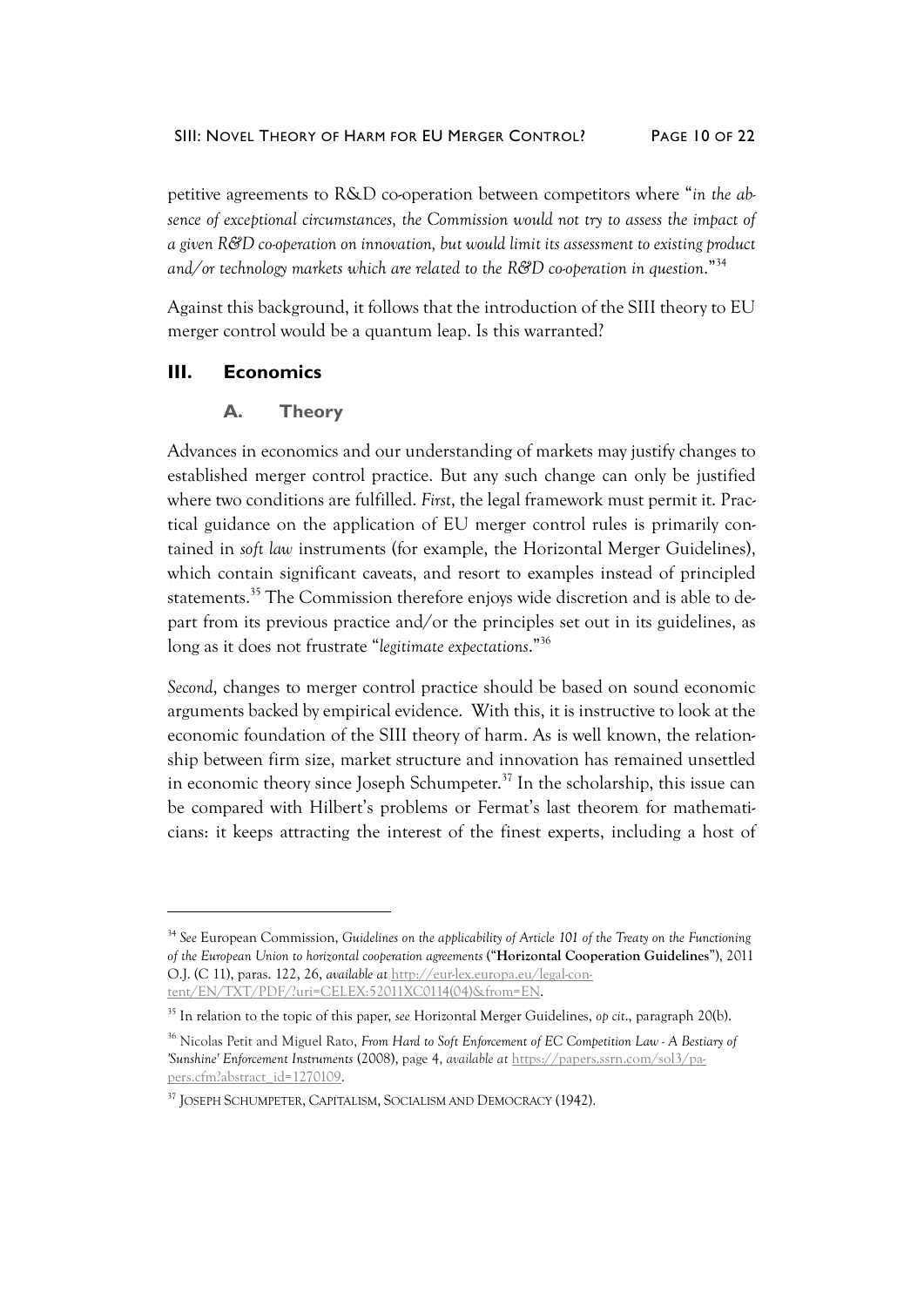Nobel Prize winners such as Stiglitz,<sup>38</sup> Phelps,<sup>39</sup> Stigler,<sup>40</sup> Arrow,<sup>41</sup> and probably more to come. In recent years, improvements in our understanding of economics have been achieved through theoretical and empirical studies (to which Haucap and Stiebale contribute).<sup>42</sup> Yet, unlike other areas where economic research has yielded policy outcomes that are now a part of antitrust orthodoxy, e.g., the positive relationship between industry concentration and collusion, it is not possible to draw presumptive conclusions on the link between concentration and innovation.<sup>43</sup>

Against this backdrop, Katz and Shelanski recommend that inquiries "about the effects of specific transactions within a particular industry based on a fact-intensive investigation into the incentives and capabilities of actual and potential innovators."<sup>44</sup> In doing so, they underline that "such fact-intensive, case-by-case inquiries are the better course than the systematic retreat from enforcement in dynamic settings for which the 'Schumpeterian' school argues."

#### B. Application

-

Let us try to understand the implications of Katz and Shelanski's best principles for the assessment of mergers in R&D driven industries.<sup>45</sup> To keep the analysis sufficiently concrete, let us focus on the seed and agrochemical industry where ongoing mergers could be potentially candidates for a SIII risk assessment in the

<sup>&</sup>lt;sup>38</sup> Partha Dasgupta and Joseph Stiglitz, Industrial Structure and the Nature of Innovative Activity, ECO-NOMIC JOURNAL, Volume 90, Issue 358 (1980), pages 266-293.

<sup>&</sup>lt;sup>39</sup> Edmund S. Phelps, Toward a Model of Innovation and Performance: Along the Lines of Knight, Keynes, Hayek, and M. Polanyi, in ZOLTAN J. ACS, DAVID B. AUDRETSCH AND ROBERT J. STROM, ENTREPRE-NEURSHIP, GROWTH, AND PUBLIC POLICY (2008), pages 35-70.

<sup>&</sup>lt;sup>40</sup> George J. Stigler, Industrial Organization and Economic Progress, in L. D. WHITE, ED., THE STATE OF THE SOCIAL SCIENCES (1956) 269-82.

<sup>&</sup>lt;sup>41</sup> Kenneth J. Arrow, Economic Welfare and the Allocation of Resources for Invention, in THE RATE AND DI-RECTION OF INVENTIVE ACTIVITY: ECONOMIC AND SOCIAL FACTORS (NBER, 1962), pages 609-26.

<sup>&</sup>lt;sup>42</sup> Carl Shapiro, Competition and Innovation: Did Arrow Hit the Bull's Eye? in JOSH LERNER AND SCOTT STERN, THE RATE AND DIRECTION OF INVENTIVE ACTIVITY REVISITED (2011), pages 361-404; Michael L. Katz, and Howard A. Shelanski, Mergers and Innovation, ANTITRUST LAW JOURNAL Volume 74, Issue 1, (2007), pages 1-85 ("The results suggest that few presumptions can be drawn even if transactions are broken down by industry and by their domestic versus cross-border nature").

<sup>&</sup>lt;sup>43</sup> Reinhilde Veugelers, Innovation in EU Merger Control: Walking the Talk, BRUEGEL POLICY CONTRIBU-TION, Issue 2012/04, February 2012, page 8, available at http://bruegel.org/wp-content/uploads/imported/publications/pc\_2012\_04\_\_FINAL.pdf.

<sup>44</sup> Katz and Shelanski, Mergers and Innovation, op cit.

<sup>45</sup> Dow/DuPont, ChemChina/Syngenta and Bayer/Monsanto.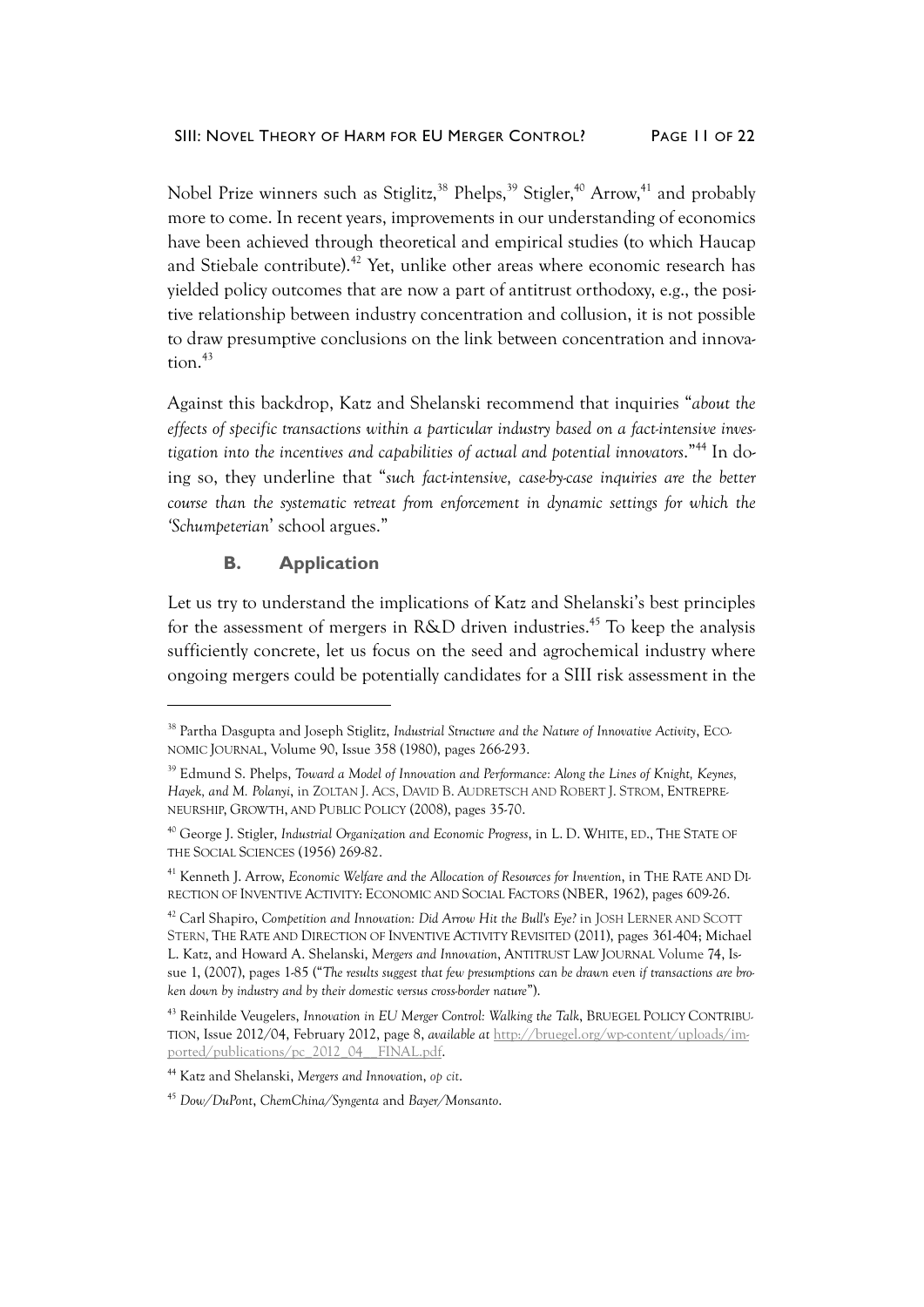EU. Note that the analysis is preliminary, and only purports to assess if the industry displays features which justify prima facie SIII concerns.

To start, this paper examines empirical data. The two tables below compile high level data on the R&D expenditure (table 1) and R&D intensity (table 2) of six leading agrochemical companies. These data – which we concede again are high level estimates – have been extracted from the EU Industrial R&D Scoreboards between 2009 and 2016.<sup>46</sup> During that timeframe, all six firms clearly increased their total R&D expenditure. In addition, R&D intensity during the same period either increased (Syngenta, DuPont, Monsanto) or remained stable (BASF, Bayer and Dow Chemical have maintained a consistent level of R&D expenditure with a possible 0.1% variation). Moreover, this increase in R&D intensity has taken place in spite of a dramatic drop in global agricultural commodity prices,<sup>47</sup> which has adversely affected several agrochemical businesses.<sup>48</sup>

<sup>&</sup>lt;sup>46</sup> The EU Industrial R&D Investment Scorecard, EU Science Hub, Economics of Industrial Research and Innovation, European Commission Joint Research Centre, available at http://iri.jrc.ec.europa.eu/scoreboard.html.

<sup>&</sup>lt;sup>47</sup> Food commodity Prices Fall for Fifth Year in a Row in 2016, FOOD AND AGRICULTURE ORGANIZATION, 12 January 2016, http://www.fao.org/news/story/en/item/462790/icode/; Global Food Prices Drop to a Five-Year Low, THE WORLD BANK, 1 July 2015, http://www.worldbank.org/en/news/press-release/2015/07/01/global-food-prices-drop-to-a-five-year-low; Emiko Terazono, Agricultural Commodities feel the bite of weaker demand, FINANCIAL TIMES, 12 August 2015, https://www.ft.com/content/0694895a-400f-11e5-b98b-87c7270955cf.

<sup>&</sup>lt;sup>48</sup> See, e.g., Sheenagh Matthews, BASF Quarterly Profit Hurt by Weak Demand for Crop Chemicals, BLOOMBERG, 27 July 2016, available at https://www.bloomberg.com/news/articles/2016-07-27/basfquarterly-profit-misses-estimates-on-lower-oil-operations; Brian Blackstone, Syngenta Profits Down on Weak Commodity Prices, Global Uncertainty, WALL STREET JOURNAL, 22 July 2016, available at https://www.wsj.com/articles/syngenta-profit-down-on-weak-commodity-prices-global-uncertainty-1469172890; Jack Kaskey, Monsanto to Cut 12% of Workforce as It Forecasts Profit Drop, BLOOMBERG, 7 October 2015, available at https://www.bloomberg.com/news/articles/2015-10-07/monsanto-profitforecast-misses-estimates-amid-grain-bear-market; Jack Kaskey, DuPont Cuts Profit Forecast Amid Weaker Agriculture, BLOOMBERG, 28 July 2015, available at https://www.bloomberg.com/news/articles/2015- 07-28/dupont-cuts-profit-forecast-amid-weaker-agriculture.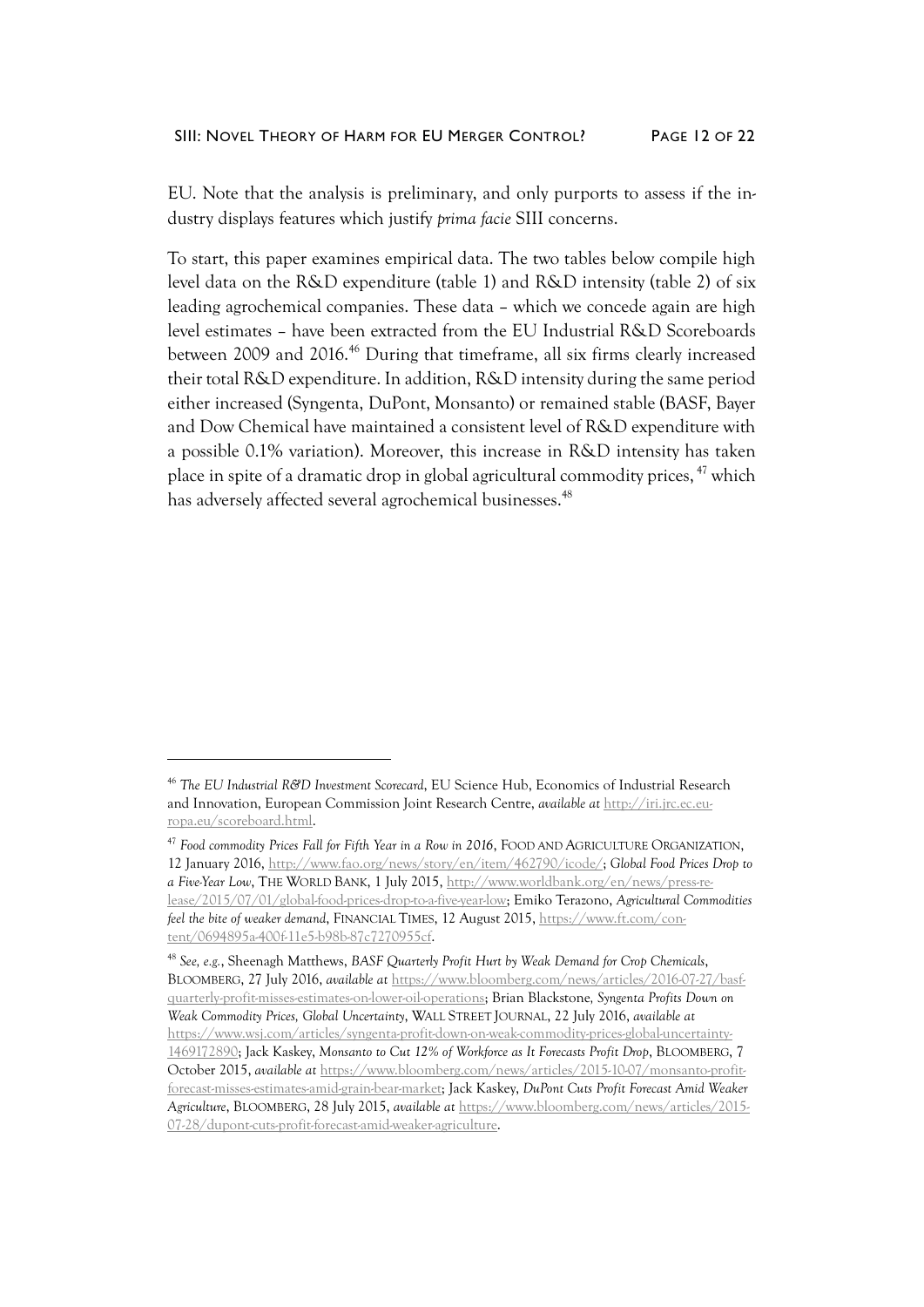| Table 1                    |        |        |        |        |         |         |         |
|----------------------------|--------|--------|--------|--------|---------|---------|---------|
| <b>R&amp;D</b> Total mill€ | 2009   | 2011   | 2010   | 2012   | 2013    | 2014    | 2015    |
| <b>SYNGENTA</b>            | 669.1  | 769.3  | 871    | 949.7  | 997.8   | 1,177.8 | 1,251.0 |
| <b>BASF</b>                | 1410.0 | 1507.0 | 1622   | 1766.0 | 1,914.0 | 1,846.0 | 1,914.0 |
| <b>BAYER</b>               | 2964.0 | 3211.0 | 3045   | 3182.0 | 4,436.0 | 3,689.0 | 4,436.0 |
| <b>DUPONT</b>              | 960.4  | 1230.7 | 1511.7 | 1566.6 | 1,743.4 | 1,702.5 | 1,743.4 |
| DOW CHEMICAL               | 1039.8 | 1237.4 | 1272.1 | 1294.5 | 1265.3  | 1,356.6 | 1,467.8 |
| <b>MONSANTO</b>            | 765.2  | 898.2  | 1172.4 | 1149.8 | 1,451.3 | 1,413.4 | 1,451.3 |
|                            |        |        |        |        |         |         |         |
| Table 2                    |        |        |        |        |         |         |         |
| R&D Intensity %            | 2009   | 2011   | 2010   | 2012   | 2013    | 2014    | 2015    |
| <b>SYNGENTA</b>            | 8.7    | 8.9    | 8.5    | 8.8    | 9.4     | 9.4     | 10.2    |
| <b>BASF</b>                | 2.8    | 2.4    | 2.2    | 2.2    | 2.5     | 2.5     | 2.7     |
| <b>BAYER</b>               | 9.5    | 9.2    | 8.3    | 8.0    | 8.1     | 8.7     | 9.4     |
| <b>DUPONT</b>              | 5.3    | 5.2    | 5.2    | 5.9    | 6.0     | 5.9     | 7.5     |
| DOW CHEMICAL               | 3.3    | 3.1    | 2.7    | 3.0    | 3.1     | 2.8     | 3.3     |
| <b>MONSANTO</b>            | 9.4    | 11.5   | 11.2   | 11.2   | 10.3    | 10.8    | 10.5    |

The figures in Tables 1 and 2 are not prima facie indicative of a significant risk of reduced innovation incentives due to market concentration, and thus do not support the application of an SIII analysis to mergers in the agrochemical sectors, like Dow/DuPont.

However, empirical data is often not univocal, and dataset interpretation is no exact science. In this regard, the 2016 testimony of Diana Moss, the president of the American Antitrust Institute ("AAI"), before the US Senate Judiciary Committee (the "AAI Testimony"), paints a radically different picture of innovation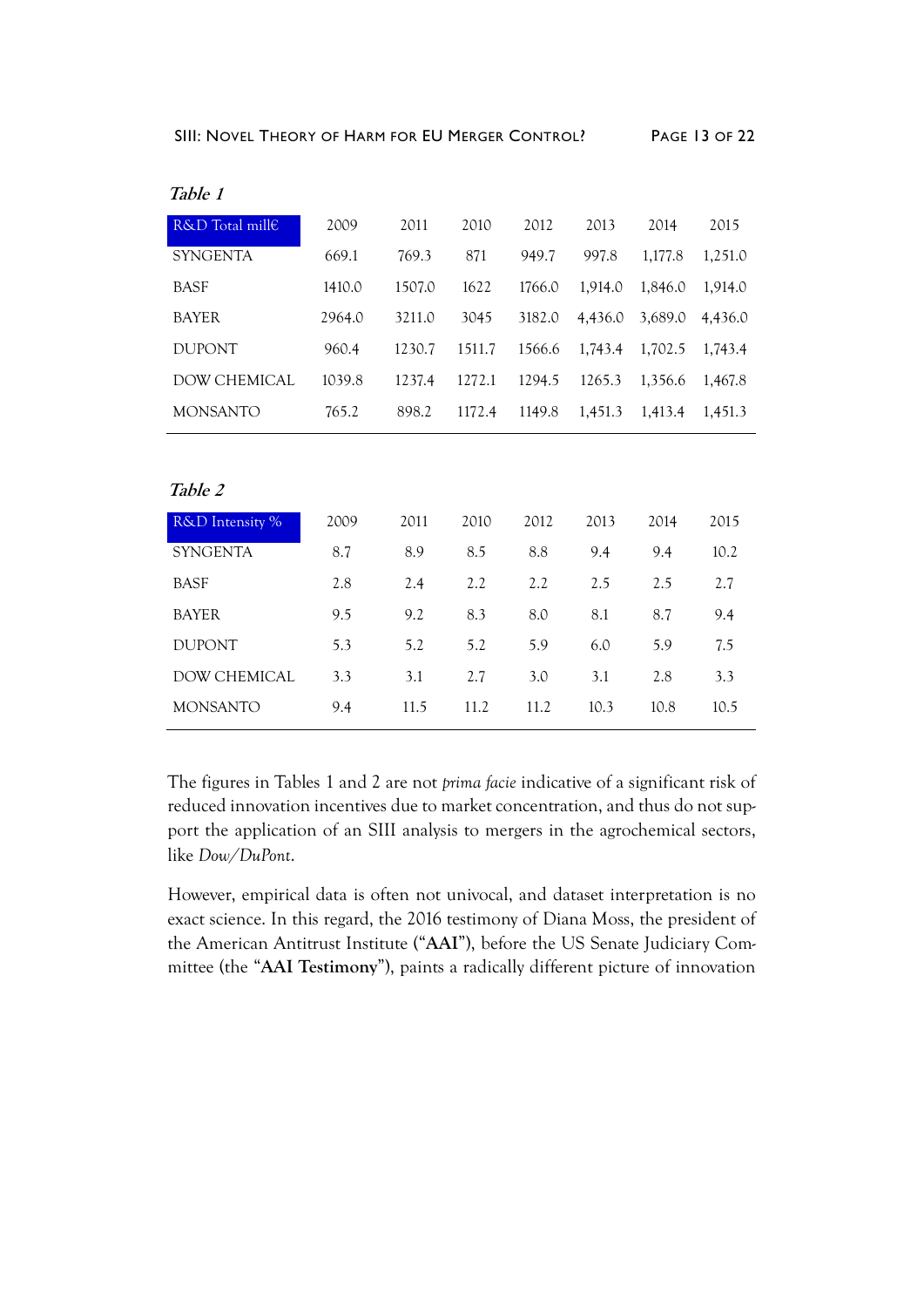in the U.S. agricultural biotechnology and seeds sector.<sup>49</sup> The AAI Testimony suggests that agricultural biotechnology and seed markets are already concentrated and marked by "growing evidence of flagging innovation."50 In support of the conclusion that "consolidation will eliminate competition in agricultural biotechnology innovation markets," the AAI cites R&D statistics taken from a study by the U.S. Department of Agriculture ("USDA").<sup>51</sup> According to the AAI, those figures show that spending on R&D in crop seed and biotechnology increased by 138% between 1994 and 2010.<sup>52</sup> However, by the late 2000s, R&D intensity (i.e., the R&D to sales ratio) dropped to the lower levels experienced in the mid-1990s. This trend led the USDA to conclude that concentration in agricultural input markets is no longer a driver for increased R&D or R&D intensity. The AAI relies on this conclusion to call "into question long standing arguments that concentration is needed to generate economies of scale in  $R\mathcal{B}D$ ."<sup>53</sup>

We have carefully reviewed the AAI Testimony, as well as the background sources that it uses to support its claims. Unfortunately, the AAI Testimony misrepresents the conclusions of the USDA study.<sup>54</sup> The USDA study expressly states that: "the underlying causes of growing concentration in these sectors appear to be quite specific to each sector and may not have affected private incentives to invest in R&D" (emphasis added).<sup>55</sup> This is a weak basis to support the radical enforcement initiatives advocated by the AAI report, and, in particular, the prohibition of several high profile

<sup>49</sup> Diana Moss (American Antitrust Institute), Consolidation and Competition in the U.S. Seed and Agrochemical Industry, Testimony before the U.S. Senate Judiciary Committee, 20 September 2016, available at https://www.judiciary.senate.gov/imo/media/doc/09-20-16 Moss Testimony.pdf.

<sup>50</sup> Ibid., page 2.

<sup>51</sup> Ibid.

 $52$  Ibid., page 5.

<sup>&</sup>lt;sup>53</sup> Ibid. See, e.g., Jorge Fernandez-Cornejo, The seed industry in US agriculture: An Exploration of Data and Information on Crop Seed Markets, Regulation, Industry Structure, and Research and Development, Agricultural Information Bulletin No. (AIB-786), ERS (U.S.D.A. 2004), page 9, available at https://www.ers.usda.gov/webdocs/publications/aib786/13616\_aib786\_1\_.pdf?v=41055, ("Preliminary empirical results for U.S. cotton and corn seed industries over the past 30 years suggest that increased con-

centration resulted in a cost-reducing effect that prevailed over the effect of enhanced market power"). <sup>54</sup> One should also point out that the some of the references in the footnotes of the AAI Testimony are incorrect (see footnotes 13 and 15). The USDA statistics that are cited, and in particular the 138% figure, are attributable to a study cited elsewhere in the AAI Testimony, namely, Keith O. Fuglie et al., Research Investments and Market Structure in the Food Processing, Agricultural Input, and Bio-

fuel Industries Worldwide, Economic Research Report 130, ERS (U.S.D.A. 2011), available at https://www.ers.usda.gov/webdocs/publications/err130/11777\_err130\_1\_.pdf.

<sup>55</sup> Ibid., page 15.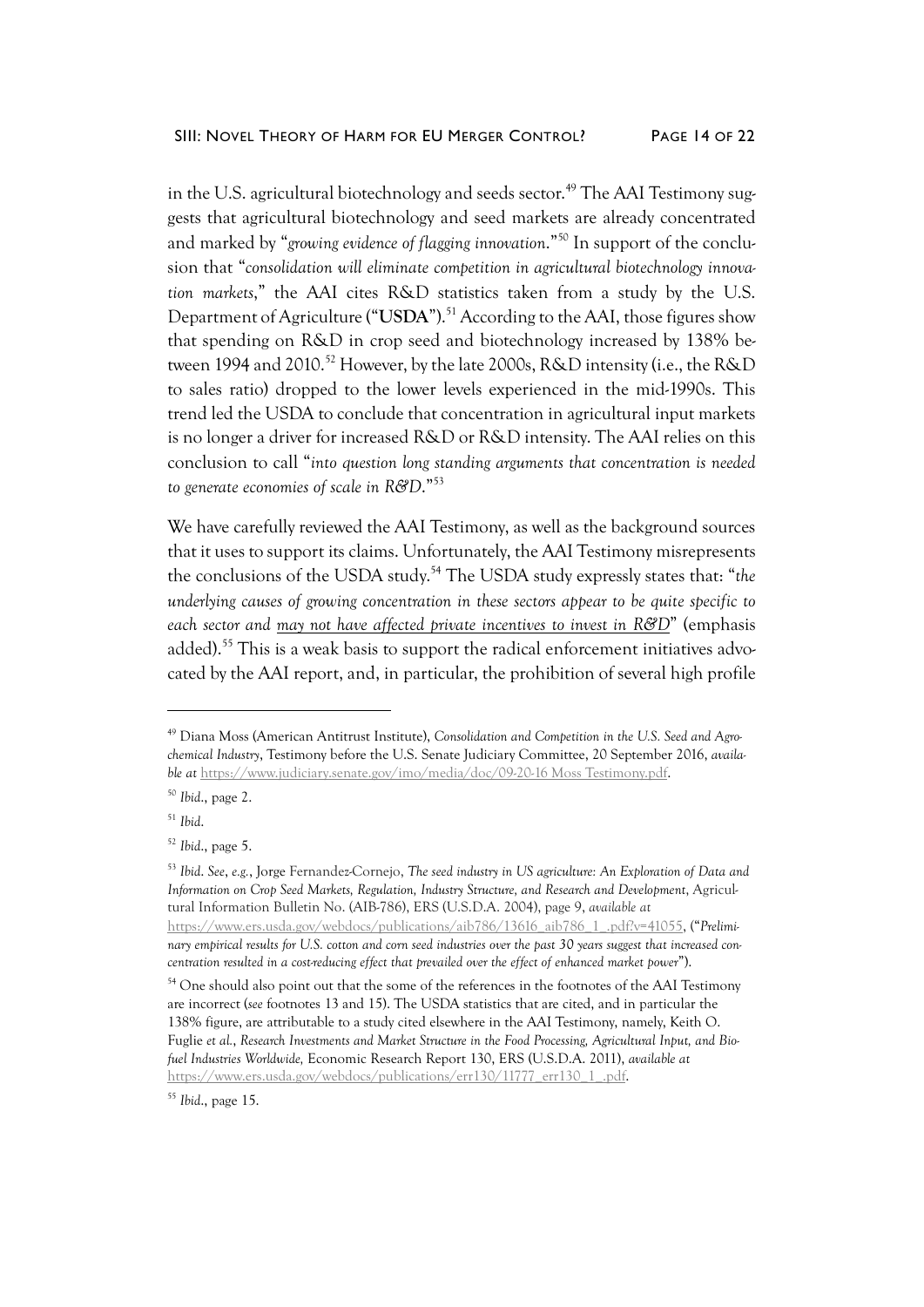transactions such as the  $Dow/Du$ Pont and Bayer/Monsanto mergers.<sup>56</sup> Furthermore, the USDA study goes on to consider the "factors driving consolidation and concentration" in various agricultural input markets. In the crop seed and biotechnology sector, the principal factor driving consolidation is the "[A]cquisition of complementary technology and marketing assets, economics of scale in crop biotechnology  $R\mathscr{B}D$ ."<sup>57</sup>

To complete this preliminary empirical assessment, we have turned to analytical sources. An extensive review of the copious economic literature on innovation in the agrochemical and seeds industries has been undertaken. It is remarkable that many papers published in the field seek to nuance the basic premise that R&D is the main driver of industry innovation in agricultural biotechnology.<sup>58</sup> Piergiovanni and Santarelli, for instance, note that

R&D does not represent the sole input through which firms can produce some innovative outcomes…. [E]xpenditures in improved machinery and capital equipment may play a crucial role in the development of new patentable items, a role not necessarily less important than that played by R&D expenditures. This implies complementarity rather than substitutability between R&D and capital expenditures, also in a science-based industry such as biotechnology.<sup>59</sup>

In the same vein, Pardey, et al. explain that

<sup>&</sup>lt;sup>56</sup> Ibid., page 14 ("We generally expect research investments to be correlated with industry sales (i.e., that research intensity, or the R&D-to-sales ratio, remains stable over time) unless other factors are changing incentives for private R&D. Other factors include (1) expectations that future demand growth will accelerate, (2) advances in scientific knowledge that have created new technological opportunities for commercialization, and (3) stronger IPR or changes in market structure that have made it easier for private R&D investors to appropriate economic benefits of new technology").

<sup>57</sup> Ibid., table 1.8.

<sup>&</sup>lt;sup>58</sup> This policy paper does not aim to discuss, but rather simply to point out that there are numerous studies that underscore the significant impact of public R&D on private R&D and innovation in the agricultural biotechnology space. See, for instance, Innovation, Agricultural Productivity and Sustainability in the United States, OECD, November 2016, page 590 , available at http://www.oecd.org/publications/innovation-agricultural-productivity-and-sustainability-in-the-united-states-9789264264120 en.htm ("One implication of the complementarity between public and private research is that continued robust public investments in science may be necessary to prevent private agricultural R&D spending from eventually tapering off").

<sup>59</sup> Roberta Piergiovanni and Enrico Santarelli, The More You Spend, the More You Get? The Effects of R&D and Capital Expenditures on the Patenting Activities of Biotechnology Firms, SCIENTOMETRICS, Volume 94, Issue 2 (2013), pages 497-521.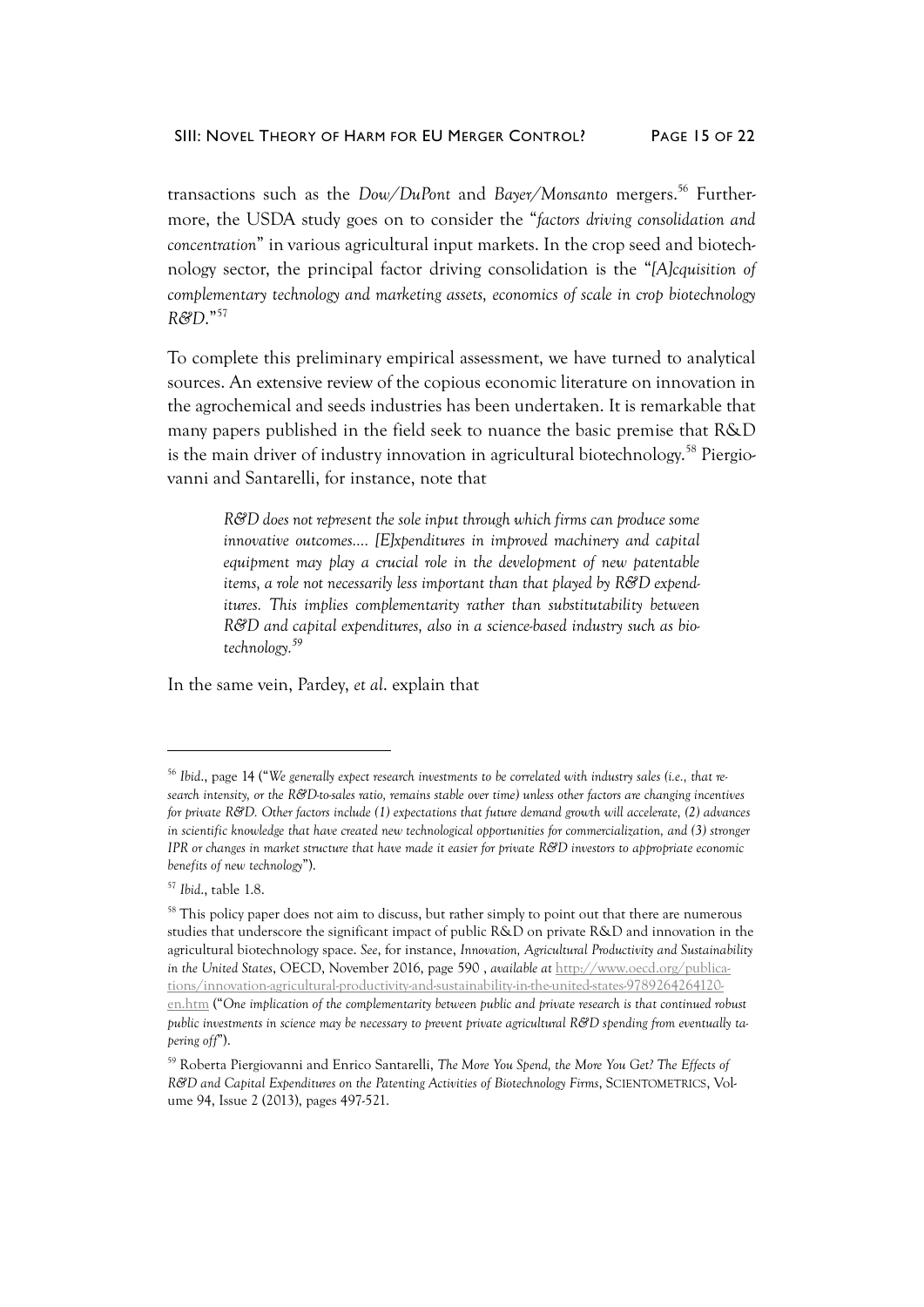Research focused on food and agriculture is not the only source of innovation in the sector. The results of public and private research in the broader biological and informatics sciences, engineering, ecology, health, and numerous other areas of inquiry also show up as innovations in food and agriculture (and vice versa). $60$ 

It follows that there are several sources of agricultural biotechnology innovations, and that they may be the result of disruptive shocks that originate in other fields.<sup>61</sup>

In view of the above, the risk of a reduction of industry innovation due to increased concentration in the agrochemical and seeds industries is far from established; and the case for a departure from merger control practice with the introduction of a novel SIII test is not compelling. The current EU merger control framework, which enables the Commission to conduct a prospective analysis of innovation effects in current or future product markets seems to provide an appropriate safeguard against anticompetitive transactions.

# IV. Best Practices

In conclusion, this paper offers policy recommendations that are intended to guide the assessment of mergers in R&D-driven industries.

## A. Appreciable Effects

If SIII theory (or innovation markets analysis) is to become a feature of EU merger control practice, a reduction in innovation incentives per se should not trigger enforcement action under the EU control merger rules. The legal test in the EU Merger Regulation stipulates that a "significant impediment to effective competition" must be established. $62$  Moreover, to the extent an impediment to industry innovation can be established, the Commission must demonstrate that such an impediment translates into a significant impediment to effective competition. In order to do so, it would need to be demonstrated that innovation is indeed a competitive parameter in the markets affected by a merger (since firms do not

<sup>60</sup> Philip G. Pardey, Connie Chan-Kang, Jason M. Beddow, and Steven P. Dehmer, Long-Run and Global R&D Funding Trajectories: The U.S. Farm bill in a Changing Context, AMERICAN JOURNAL OF AG-RICULTURAL ECONOMICS, Volume 97, Issue 5 (2015), pages 1312-1323.

<sup>&</sup>lt;sup>61</sup> James Mitra, Joyce Tait, and David Wield, From Maturity to Value-added Innovation: Lessons from the Pharmaceutical and Agro-biotechnology Industries, TRENDS IN BIOTECHNOLOGY, Volume 29, Issue 3 (2011), pages 105-109 (noting that the pharmaceutical and agricultural industries are susceptible "to 'technological shocks', as new scientific knowledge and path-breaking technologies broaden the spectrum of options for R&D and strategic management").

<sup>62</sup> See EU Merger Regulation, recitals 24-26.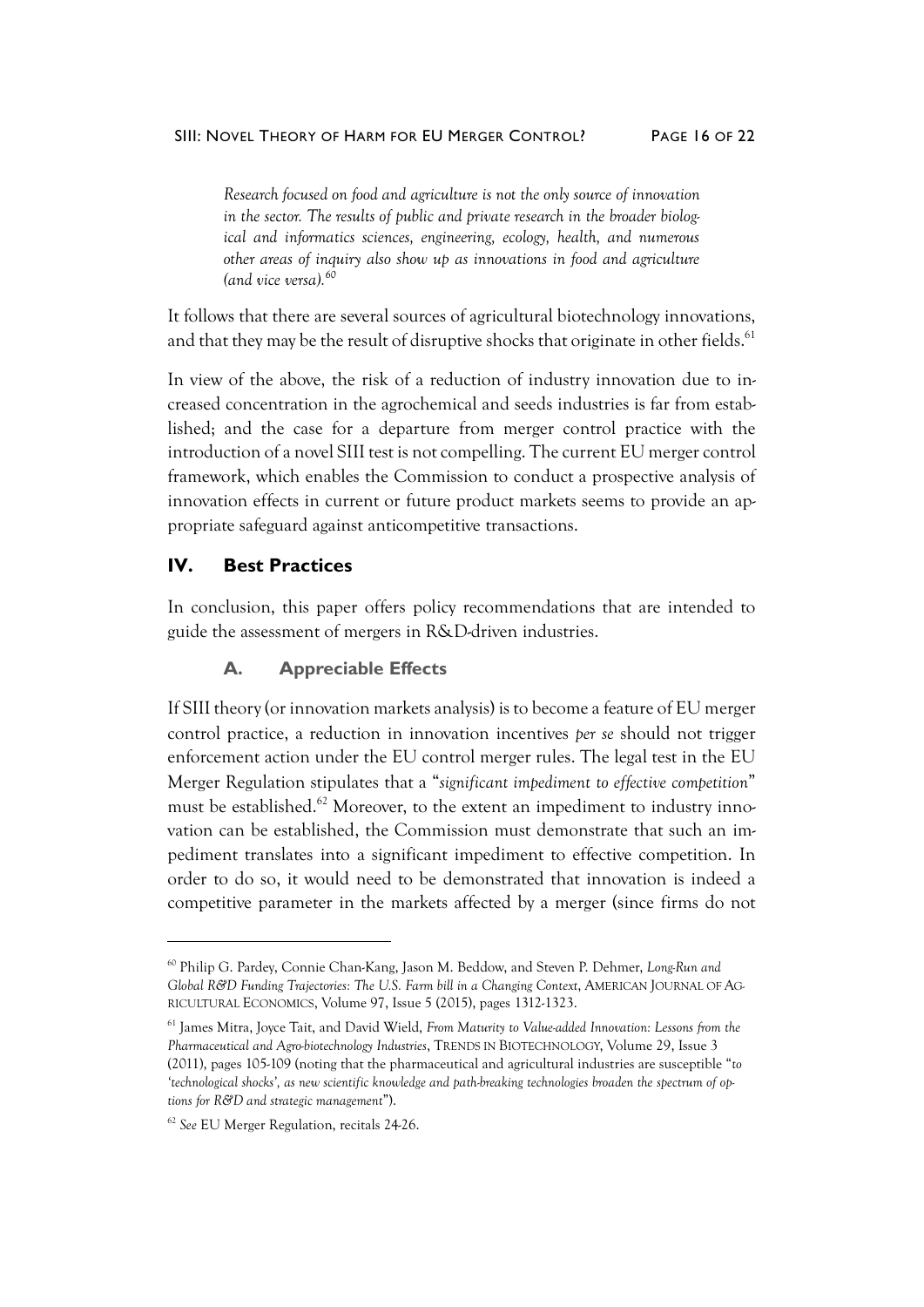compete for customers on the basis of their overall R&D expenditure). No obvious reason justifies – nor has been advanced – to lower the threshold of inquiry to any and all impediments to industry innovation.

In practical terms, we believe that the magnitude of a merger's adverse effects on industry participants' R&D efforts should not be trivial or transitory in order to warrant regulatory intervention. Additionally, there are better alternatives to using projected R&D expenditure in order to assess innovation effects. For instance, one possible proxy that could be used as preliminary screening tool is examining whether a merger will negatively impact the classification of a firm on the four-tier "technology group" scale that is conventionally used by R&D experts. This classification evaluates individual companies by reference to the intensity of their R&D programmes, distinguishing 'high-technology', 'medium high-technology', 'medium low-technology' and 'low-technology' firms. <sup>63</sup> For instance, the Commission could, by reference to the parties' internal documents, seek to assess whether a merger between two high-technology firms would lead to the re-classification of the merged entity as a "medium-high" technology firm, e.g., due to the realisation of synergies and the implementation of cost-cutting measures. However, the use of preliminary merger screening tools should never obviate the need to conduct a fact-intensive investigation, including qualitative competitive analyses (see below), in line with the approach advocated by Katz and Shelanski.

## B. R&D and Patent Statistics

Drawing causal inferences from R&D figures and patent statistics in a merger control context is dangerous. Take R&D intensity, which measures the ratio of R&D expenses (numerator) to sales (denominator). This R&D intensity can increase or decrease for a variety of reasons that do not necessarily correlate with an increase or decrease in the intensity of innovation. It is very difficult to measure or predict innovation. As Veugelers notes, "innovation effects are typically uncertain and become clear only over the medium to long-term."<sup>64</sup>

Similar pitfalls affect measures of R&D expenses. Conceptually, R&D spending can be analogized with investments in inputs. When this is properly understood, decreases in R&D expenses are consistent with welfare enhancing mergers that

<sup>&</sup>lt;sup>63</sup> See Thomas Jaegers, Carmen Lipp-Lingua and Digna Amil, High-technology versus Low-technology Manufacturing: High-technology and Medium-high Technology Industries Main Drivers of EU-27's Industrial Growth, EUROSTAT: STATISTICS IN FOCUS, January 2013.

<sup>64</sup> Veugelers, Innovation in EU Merger Control: Walking the Talk, op cit., page 4.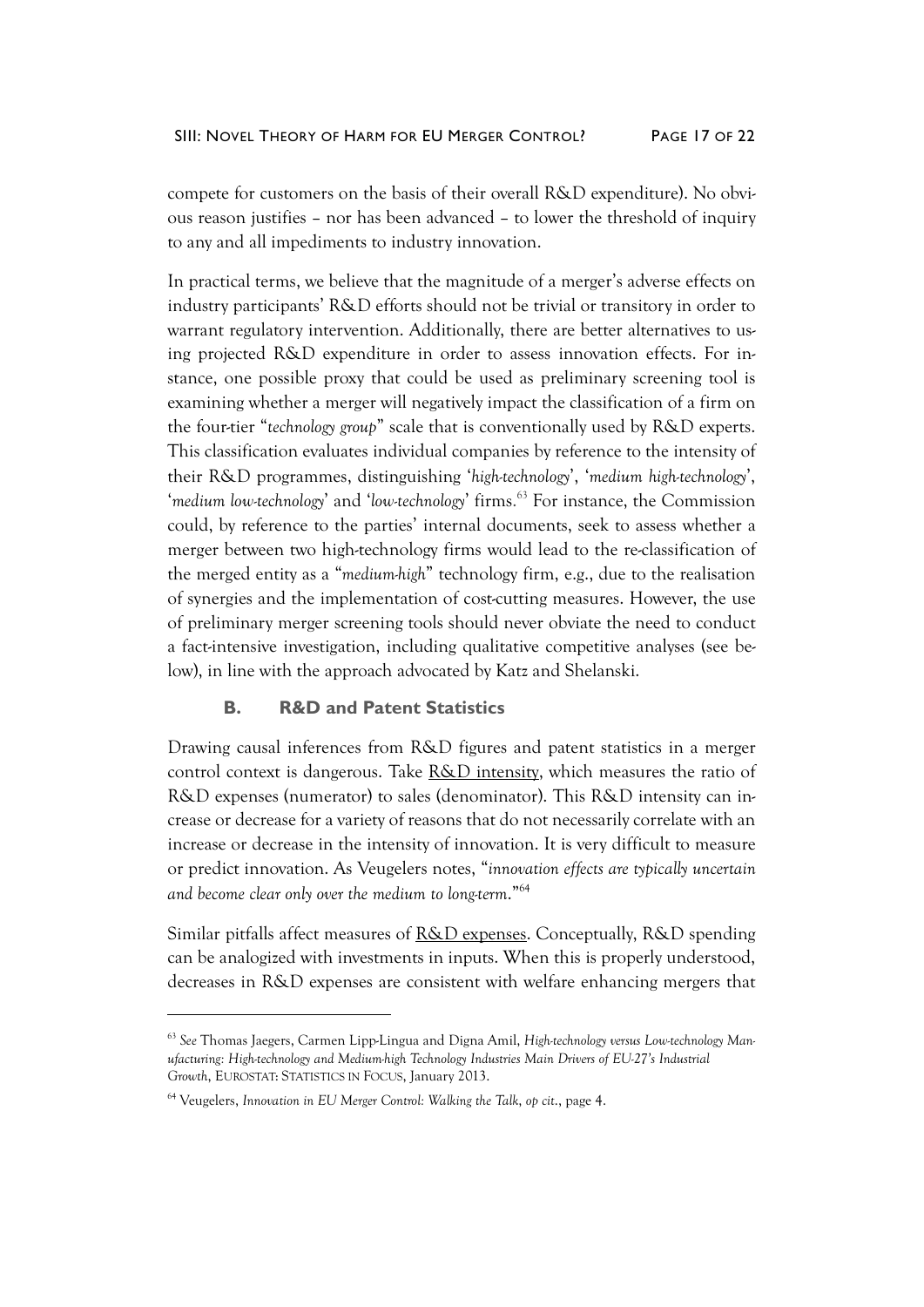yield productivity gains due to a reduction in the consumption of inputs. Put differently, an R&D efficient merger is one in which a decrease in R&D input requirements yields constant output (or in which stable R&D input requirements vield increased output).<sup>65</sup> The widely-held belief that increasing productivity necessarily requires higher investments, including in R&D, is fundamentally unsound and not based on proper economics.<sup>66</sup>

Regulators should also exercise caution in their reliance on patent counts and/or patent citations to gauge the innovation potential of the merging parties. There are two sets of reasons for this. First, even though patent counts and/or citations are often used by economists to assess the innovation performance of firms, the same economists are well aware that over-reliance on patent counts and/or citations can paint a misleading picture of the parties' strength as innovators in terms of market impact. There are several reasons for that. To start, patents do not necessarily translate into products that are commercialised. Indeed, "there can be a "great gulf between patents filed and what that actually translates on the market." $^{67}$ 

Moreover, although patent counts and/or citations reflect the degree of academic interest that has been generated by a protected technological application, not all patents are equal in terms of commercial value. Accordingly, the use of patent counts/citations as a measure of innovative strength should be limited to instances where the patent clearly has an actual or potential commercial application in those markets that are being assessed. Such an approach would ensure that patents with little or no impact on innovation competition in a market are excluded from consideration. It is also consistent with the Commission's competitive assessment in Glaxo/Wellcome (see above).

Furthermore, patent counts and/or citations are crude numbers that do not discount the temporal value of patents and, in particular, do not say much as to whether the patent is far from or close to its expiry date. This temporal aspect is of significant importance because firms' incentives to innovate may be stronger as a protected technological application approaches patent expiry. With all this,

<sup>&</sup>lt;sup>65</sup> See De Coninck, Innovation in EU merger control: in need of a consistent framework, op cit., page 48 ("In fact, the reduction in R&D input can actually be a good thing if it results from synergies that lead to similar or better output").

<sup>66</sup> In his recent speech, Competition and Innovation, Johannes Laitenberger insisted on the role of competition law "in fostering productivity thanks to higher investments, better managerial organisation, and – yes – innovation." See Laitenberger, Competition and Innovation, op cit.

 $67$  Dow-DuPont Patents Said to Be Scrutinized as EU Weighs Deal, op cit.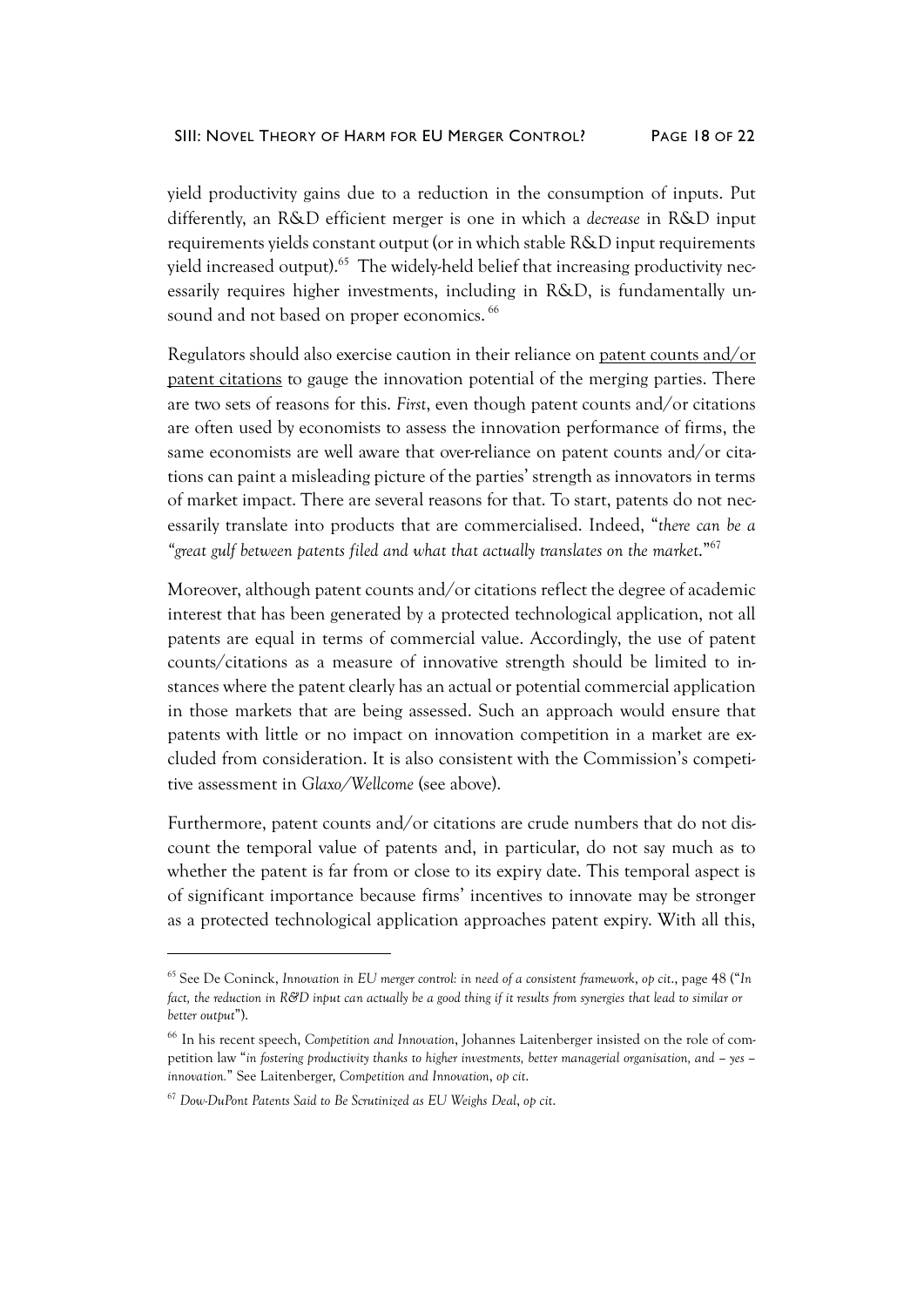Hagedoorn and Cloodt note that "[p]atent specialists are somewhat skeptical about the counting of patent citations without the necessary in-depth knowledge necessary to interpret the underlying citation reports that accompany each patent" and rightly recommend that the analysis be undertaken with additional indicators.<sup>68</sup>

Second, it is entirely unclear that increased market concentration gives rise to lower patent counts and/or citations. At the theoretical level, several empirical studies suggest that "firms with strong market positions tended to have higher patent counts, especially in the citation-weighted patent production function."<sup>69</sup> In a famous 1992 paper called "Schumpeter and Plausible Capitalism," F. M. Scherer, a notable antitrust economist, concluded a review of the literature with the following note: "within the subset of companies, or relatively homogeneous divisions of companies, that do perform R&D and/or receive patents, R&D spending and patenting tend to rise approximately linearly with size (measured by sales)."<sup>70</sup> And from a logical standpoint, one fails to see how a merger of two firms with similar R&D pipelines can affect patent counts/citations. Or put differently, the number of patent counts/citations is not determined by the degree of interfirm competition.

Suppose firms A and B compete on R&D in the hope of obtaining a patent for application Z, which will yield 1000 citations. If A wins the race to the patent office, it obtains a patent on Z, at the expense of B. There is just one patent on Z granted to A, and B will never get a patent on the Z application. Conversely, if B wins the race to the patent office, it earns a patent on the Z application at the expense of A. In both cases, there is only one patent on application Z that will attract 1000 citations in any scenario. Now, if A and B merge, it is AB that will win the race to the patent office. AB will obtain on patent on Z which will yield the same amount of citations, i.e. 1000. In this variant, the number of patent counts and citations remains the same. Regardless of the scenario under review — competitive behaviour or a merger transaction — the patent for Z should generate the same amount of citations.

<sup>&</sup>lt;sup>68</sup> John Hagedoorn and Myriam Cloodt, Measuring innovative performance: is there an advantage in using multiple indicators?, RESEARCH POLICY, Volume 32, Issue 8 (2003), pages 1365-79.

<sup>69</sup> Tom Nicholas, Why Schumpeter was right: innovation, market power, and creative destruction in 1920s America, JOURNAL OF ECONOMIC HISTORY, Volume 63, Issue 4 (2003), pages 1023-58.

<sup>70</sup> Frederic M. Scherer, Schumpeter and Plausible Capitalism, JOURNAL OF REPRINTS ANTITRUST LAW & ECONOMICS, Volume 28 (1998), page 759.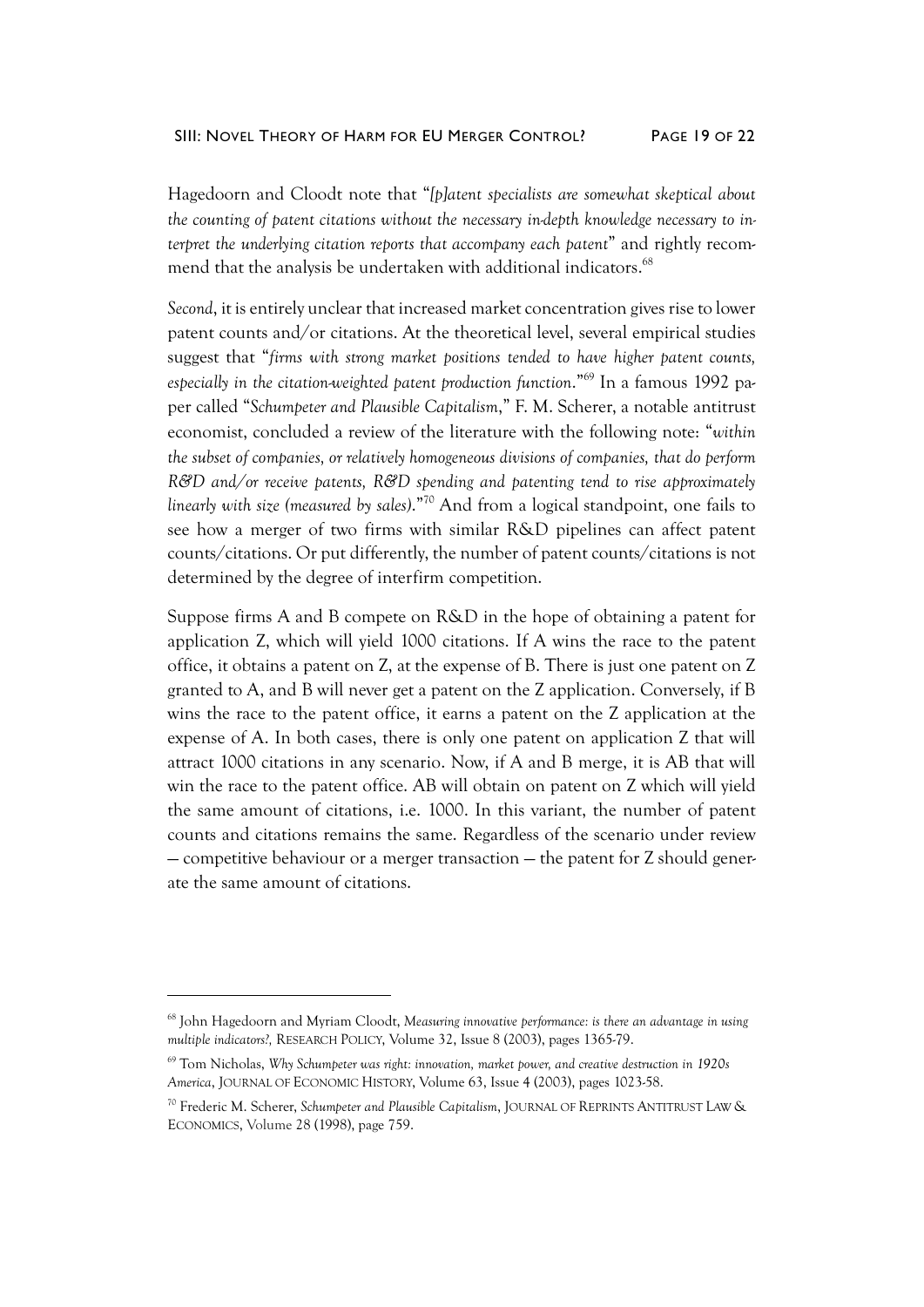### C. Qualitative Analysis

The limitations encountered with the use of quantitative indicators (e.g., R&D expenditure, patent counts and/or citations) to assess a merger's effects on innovation make it even more imperative to complement that analysis with qualitative analyses. This is in line with the "fact-intensive, case-by-case inquiries" advocated by Shelanski and Katz to assess the incentives and capabilities of actual and potential innovators. Central to the assessment of the qualitative dimension of innovation competition is an understanding of the key drivers of innovation in an industry. In the agrochemical industry, industry structure and market competition may only be one amongst many other factors that promote innovation. Virtually all studies agree on this. Interestingly, the economic literature on private R&D in agrochemical markets underlines the important role that is played by public R&D on innovation incentives and to a much lesser extent competition and rivalry. This may be attributable to the reasons outlined in this paper that expose the difficulty in drawing inferences on the relationship between innovation and market structure.<sup>71</sup>

Moreover, the impact of wider industry and regulatory developments on incentives to innovate and market structure should not be ignored, e.g., falling crop commodity prices, or regulatory restrictions on the use of certain products. In agrochemicals in particular, ceasing to innovate is not an option since plant and pest resistance force market players to keep inventing new products. Last, agencies and regulators should understand that beyond R&D and patent statistics, there is also a degree of qualitative competition in the innovation strategies that are pursued by agrochemical players. Industry structure as well as internal resources and dynamic capabilities give rise to different innovation strategies: some may be "economizing" (e.g., engaging in replication or imitation), others may be "strategiz $ing''$  (e.g., engaging in strategic conflict) or both.<sup>72</sup> It is important to empirically grasp the true nature of such approaches prior to drawing conclusions on the state of innovation competition in a given industry.

 $71$  See, e.g., Pardey, et al., Long-Run and Global R&D Funding Trajectories: The U.S. Farm bill in a Changing Context, op cit. ("For much of modern history, the preponderance of formal global food and agricultural R&D was conducted by public agencies, including government research labs and academic institutions…. [P]ublic R&D is more of a complement to private R&D, such that a decline in the performance of public research will have negative consequences for the longer-run rate of innovation in U.S. agriculture.").

<sup>&</sup>lt;sup>72</sup> Joanna Chatawaay, Joyce Tait, and David Wield, Understanding company R&D strategies in agro-biotechnology: trajectories and blind spots, RESEARCH POLICY, Volume 33, Issue 6 (2004), pages. 1041-57.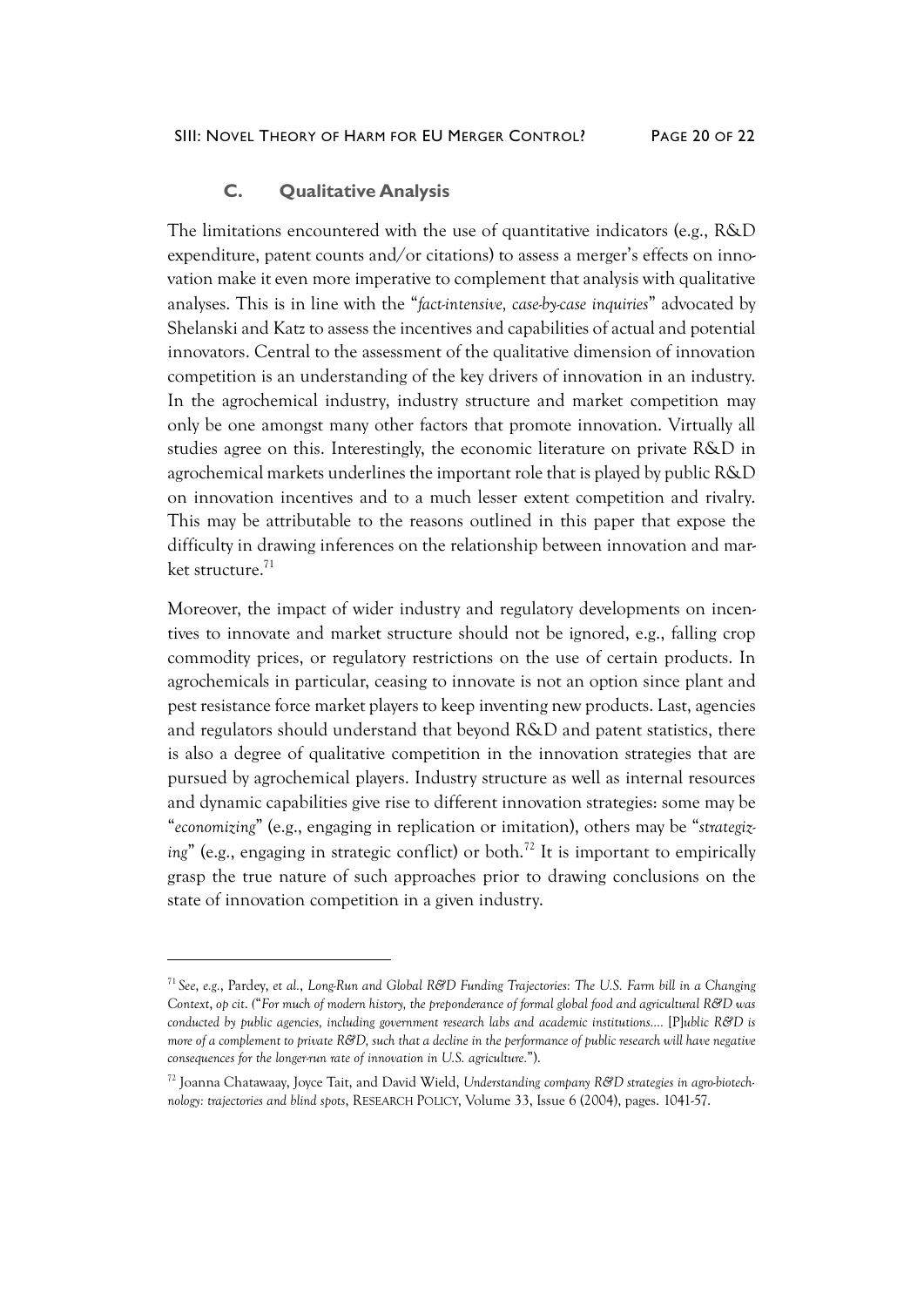#### D. Presumptions

The appeal of a theory based on a presumption that regulatory intervention is warranted where a merger removes a "parallel path R&D" is not in line with the standard of proof required by the EU Courts in Tetra Laval v Commission.<sup>73</sup> In that case, the EU Courts held that one could not assume that the disappearance of the target firm's innovative capabilities would lead to a "diminished need" for the acquiring firm "to innovate following implementation of the modified merger."<sup>74</sup> The Court insisted that any such conclusion must be based on a thorough market analysis. Particular attention was given to the innovation capabilities of the merged entity's rivals.<sup>75</sup>

Prior to the annulment of its decision in Tetra Laval, the Commission's own decisional practice had carefully avoided relying on a similar presumption. In Glaxo Wellcome/SmithKline Beecham, the Commission accepted the idea that mergers can lead to the abandonment of product development programmes, provided that the level of innovative activities in the overall market remained sufficient.<sup>76</sup> This approach was, and remains, the right one.

#### Conclusion

Much as there is no clear link between market concentration and industry innovation, "the academic literature shows there is no automatic relationship between mergers and innovation."<sup>77</sup> This finding should lead any humble antitrust analyst to accept that the question remains largely an empirical matter.

From a policy standpoint, our findings suggest that the application of a theory in merger control that draws a potential negative link between increased industry concentration and incentives to innovate (like SIII) should be balanced by an

<sup>&</sup>lt;sup>73</sup> Case T-5/02, Tetra Laval v Commission, 2002 E.C.R. II-4381, http://curia.europa.eu/juris/show-Pdf.jsf?docid=86672&doclang=EN. Judgment of General Court upheld by Court of Justice in Case C-12/03, P Commission v Tetra Laval, 2005 E.C.R. I‑987, http://curia.europa.eu/juris/showPdf.jsf?text=&docid=49926&pageIn-

dex=0&doclang=EN&mode=lst&dir=&occ=first&part=1&cid=412738.

<sup>74</sup> Case T-5/02, Tetra Laval v Commission, op cit., para. 329.

<sup>75</sup> Ibid., para. 330.

<sup>&</sup>lt;sup>76</sup> Glaxo Wellcome/SmithKline Beecham, op cit, para.  $188$  ("While it is feasible to believe that the parties will streamline their R&D efforts in the future, given the large number of current pipeline products and resourceful competitors on the market, the Commission does not consider that this would lead to the diminution of the overall R&D potential either.").

 $77$  Veugelers, Innovation in EU Merger Control: Walking the Talk, op cit., page 8.